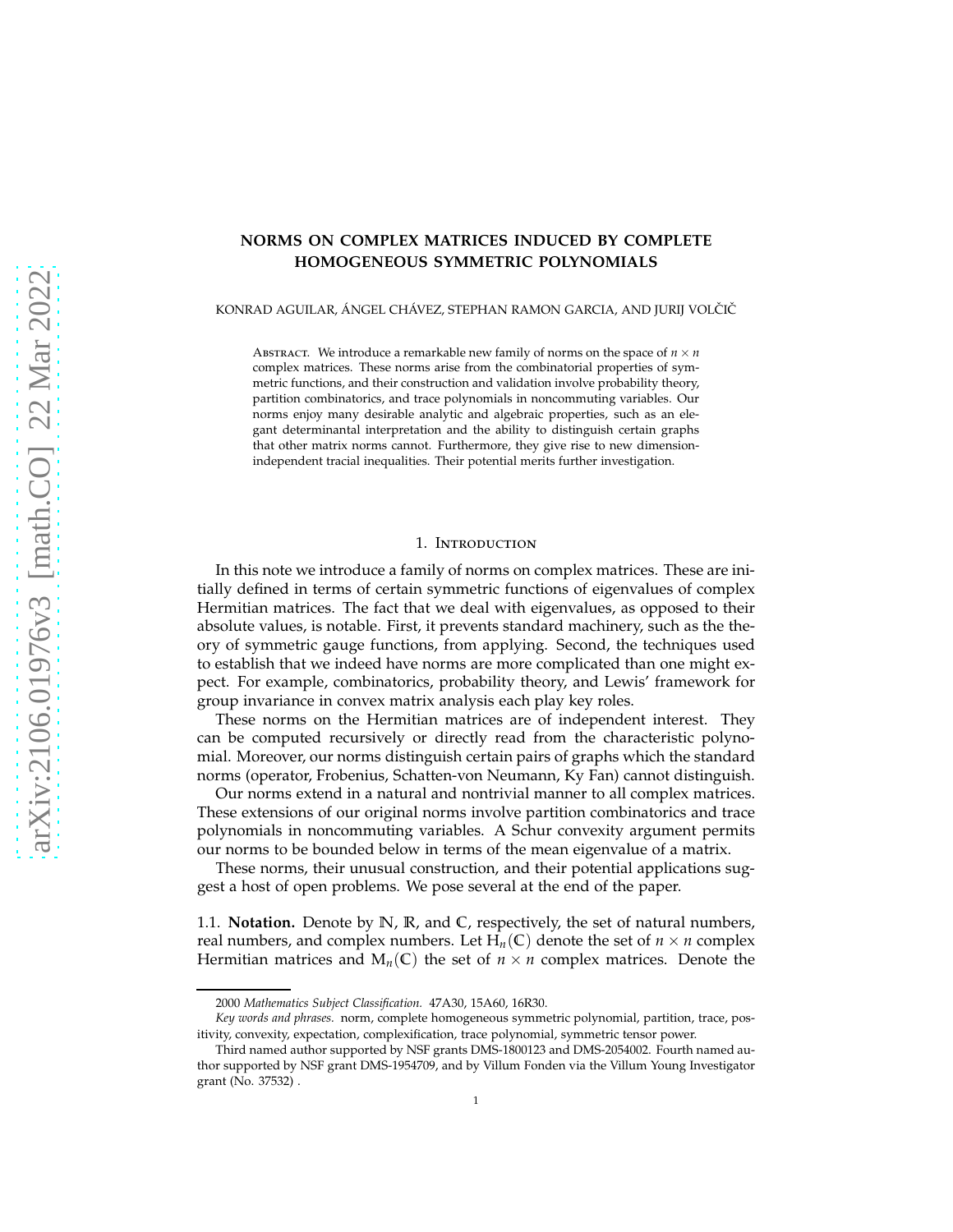eigenvalues of  $A \in H_n(\mathbb{C})$  by  $\lambda_1(A) \geq \lambda_2(A) \geq \cdots \geq \lambda_n(A)$  and define

$$
\lambda(A) = (\lambda_1(A), \lambda_2(A), \ldots, \lambda_n(A)) \in \mathbb{R}^n.
$$

We may use  $\lambda$  and  $\lambda_1, \lambda_2, \ldots, \lambda_n$  if the matrix  $A$  is clear from context. Let diag( $x_1, x_2, ..., x_n$ )  $\in M_n(\mathbb{C})$  denote the  $n \times n$  diagonal matrix with diagonal entries  $x_1, x_2, \ldots, x_n$ , in that order. If  $x = (x_1, x_2, \ldots, x_n)$  is understood from context, we may write diag $(x)$  for brevity.

1.2. **Complete homogeneous symmetric polynomials.** The *complete homogeneous symmetric (CHS) polynomial* of degree *d* in the *n* variables  $x_1, x_2, \ldots, x_n$  is

$$
h_d(x_1, x_2, \dots, x_n) = \sum_{1 \le i_1 \le \dots \le i_d \le n} x_{i_1} x_{i_2} \cdots x_{i_d}, \tag{1}
$$

the sum of all degree *d* monomials in  $x_1, x_2, \ldots, x_n$  [\[31,](#page-18-0) Sec. 7.5]. For example,

<span id="page-1-0"></span>
$$
h_0(x_1, x_2) = 1,
$$
  
\n
$$
h_1(x_1, x_2) = x_1 + x_2,
$$
  
\n
$$
h_2(x_1, x_2) = x_1^2 + x_1x_2 + x_2^2,
$$
 and  
\n
$$
h_3(x_1, x_2) = x_1^3 + x_1^2x_2 + x_1x_2^2 + x_2^3.
$$

Elementary combinatorics confirms that there are precisely  $\binom{n+d-1}{d}$  summands in the definition [\(1\)](#page-1-0). We often write  $h_d(x)$ , in which  $\mathbf{x} = (x_1, x_2, \ldots, x_n) \in \mathbb{R}^n$ , when the number of variables is clear from context.

For *d* even and  $x \in \mathbb{R}^n$ , Hunter proved that  $h_d(x) \geq 0$ , with equality if and only if  $x = 0$  [\[11\]](#page-17-0). This is not obvious because some of the summands that comprise *h<sup>d</sup>* (*x*) (for *d* even) may be negative. Hunter's theorem has been reproved many times; see [\[2,](#page-17-1) Lem. 3.1], [\[3\]](#page-17-2), [\[5,](#page-17-3) p. 69 & Thm. 3], [\[7,](#page-17-4) Cor. 17], [\[28,](#page-18-1) Thm. 2.3], and [\[32,](#page-18-2) Thm. 1].

1.3. **Partitions and traces.** A *partition* of  $d \in \mathbb{N}$  is an *r*-tuple  $\pi = (\pi_1, \pi_2, ..., \pi_r) \in$ **N**<sup>*r*</sup> such that  $\pi_1 \geq \pi_2 \geq \cdots \geq \pi_r$  and  $\pi_1 + \pi_2 + \cdots + \pi_r = d$ ; the number of terms *r* depends on the partition  $π$ . We write  $π$   $\vdash$  *d* if  $π$  is a partition of *d*.

For  $\pi \vdash d$ , define the symmetric polynomial

$$
p_{\pi}(x_1,x_2,\ldots,x_n)=p_{\pi_1}p_{\pi_1}\cdots p_{\pi_r},
$$

in which  $p_k(x_1, x_2, \ldots, x_n) = x_1^k + x_2^k + \cdots + x_n^k$  are the power sum symmetric polynomials. If the length of  $x = (x_1, x_2, \ldots, x_n)$  is clear from context, we often write  $p_{\pi}(x)$  and  $p_k(x)$ , respectively. Another expression for [\(1\)](#page-1-0) is

$$
h_d(x_1, x_2, \dots, x_n) = \sum_{\pi \vdash d} \frac{p_{\pi}(x_1, x_2, \dots, x_n)}{z_{\pi}},
$$
 (2)

in which the sum runs over all partitions  $\boldsymbol{\pi} = (\pi_1, \pi_2, \dots, \pi_r)$  of *d* and

<span id="page-1-3"></span><span id="page-1-2"></span><span id="page-1-1"></span>
$$
z_{\pi} = \prod_{i \ge 1} i^{m_i} m_i!, \qquad (3)
$$

where  $m_i$  is the multiplicity of *i* in  $\pi$  [\[31,](#page-18-0) Prop. 7.7.6]. For example, if  $\pi$  =  $(4, 4, 2, 1, 1, 1)$ , then  $z_{\pi} = (1^3 3!) (2^1 1!) (4^2 2!) = 384 [31, (7.17)]$  $z_{\pi} = (1^3 3!) (2^1 1!) (4^2 2!) = 384 [31, (7.17)]$  $z_{\pi} = (1^3 3!) (2^1 1!) (4^2 2!) = 384 [31, (7.17)]$ . The integer  $z_{\pi}$  is precisely the Hall inner product of  $p_\pi$  with itself, in symmetric function theory.

If  $A \in H_n(\mathbb{C})$  has eigenvalues  $\lambda = (\lambda_1, \lambda_2, \dots, \lambda_n)$ , then

$$
p_{\pi}(\lambda) = p_{\pi_1}(\lambda) p_{\pi_2}(\lambda) \cdots p_{\pi_r}(\lambda) = (\text{tr } A^{\pi_1})(\text{tr } A^{\pi_2}) \cdots (\text{tr } A^{\pi_r}).
$$
 (4)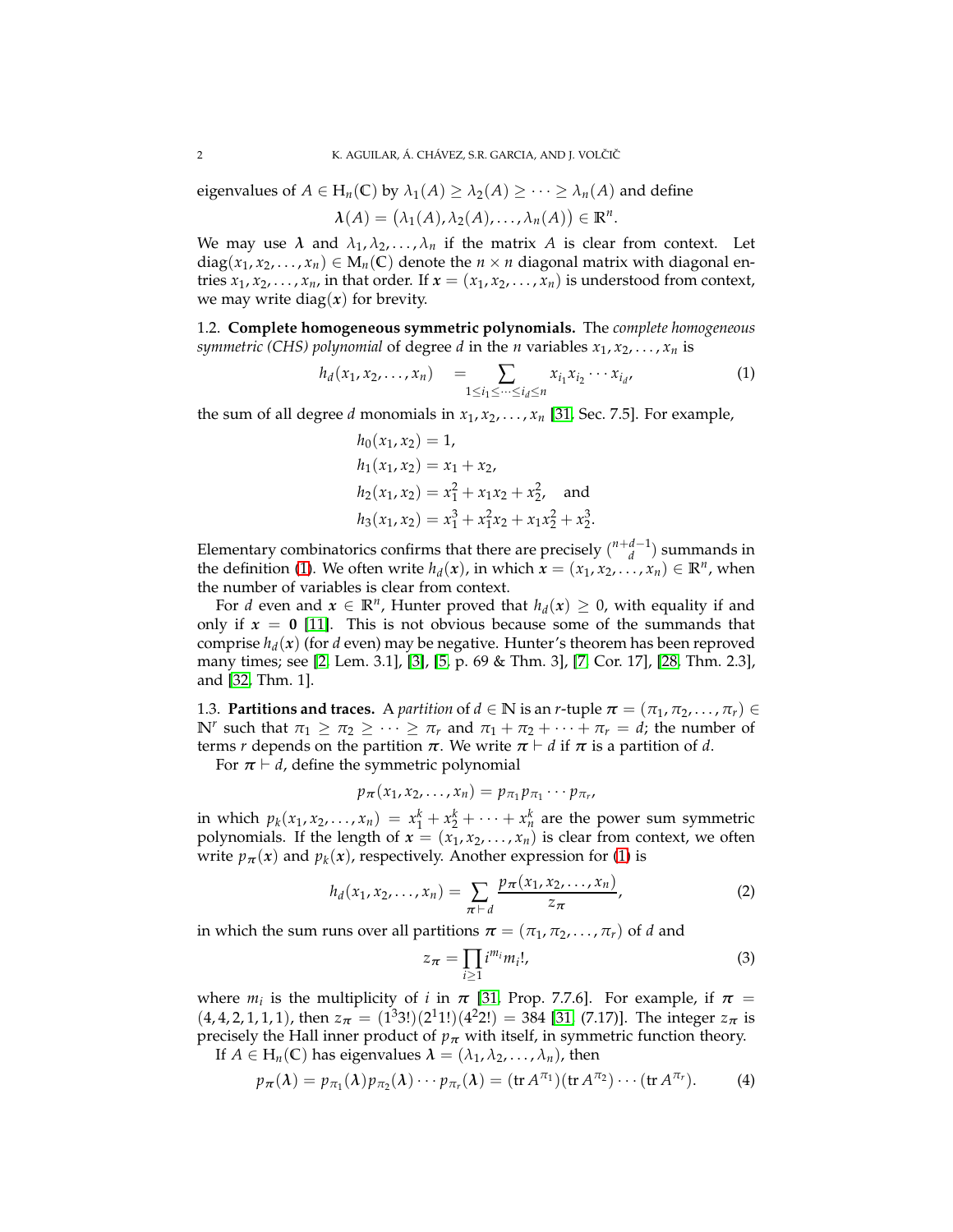This connects eigenvalues, traces, and partitions to symmetric polynomials.

1.4. **Main results.** The following theorem provides a family of novel norms on the space  $H_n(\mathbb{C})$  of  $n \times n$  Hermitian matrices. Some special properties of these norms are discussed in Section [4.](#page-9-0)

<span id="page-2-0"></span>**Theorem 1.** *For even*  $d \geq 2$ *, the following is a norm on*  $H_n(\mathbb{C})$ *:* 

<span id="page-2-2"></span><span id="page-2-1"></span>
$$
||A||_d = (h_d(\lambda_1(A), \lambda_2(A), \ldots, \lambda_n(A)))^{1/d}.
$$

For example, equations [\(2\)](#page-1-1) and [\(4\)](#page-1-2) yield trace-polynomial representations

$$
\|A\|_{2}^{2} = \frac{1}{2} \left( \operatorname{tr}(A^{2}) + (\operatorname{tr} A)^{2} \right),
$$
\n
$$
\|A\|_{4}^{4} = \frac{1}{24} \left( (\operatorname{tr} A)^{4} + 6(\operatorname{tr} A)^{2} \operatorname{tr}(A^{2}) + 3(\operatorname{tr}(A^{2}))^{2} + 8(\operatorname{tr} A) \operatorname{tr}(A^{3}) + 6 \operatorname{tr}(A^{4}) \right).
$$
\n(6)

Theorem [1](#page-2-0) is nontrivial for several reasons.

- (a) The sums [\(1\)](#page-1-0) and [\(2\)](#page-1-1) that characterize  $h_d(\lambda(A))$  may contain negative summands. For example,  $(tr A) tr(A^3)$  in [\(6\)](#page-2-1) can be negative for Hermitian A: consider  $A = diag(-2, 1, 1, 1)$ .
- (b) The sums that define these norms do not involve the absolute values of the eigenvalues of *A*. Theorem [1](#page-2-0) does not follow from standard considerations, but rather from delicate properties of multivariate symmetric polynomials.
- (c) The relationship between the spectra of (Hermitian)  $A$ ,  $B$ , and  $A + B$ , conjectured by A. Horn in 1962 [\[10\]](#page-17-5), was only established in 1998-9 by Klyachko [\[16\]](#page-18-3) and Knutson–Tao [\[17\]](#page-18-4). Therefore, the triangle inequality is difficult to establish. Even if *A* and *B* are diagonal, the result is not obvious; see [\(12\)](#page-6-0). In fact, even in the "easy" case of positive diagonal matrices this result has been rediscovered and republished many times; see Remark [14.](#page-7-0)
- (d) Passing from the diagonal case to the general Hermitian case is not straightforward. We emphasize again that standard techniques like symmetric gauge functions are not applicable because of (a). Our proof of this step involves Lewis' framework for group invariance in convex matrix analysis [\[19\]](#page-18-5).
- (e) A remarkable general approach to norms on **R***<sup>n</sup>* arising from multivariate homogeneous polynomials is due to Ahmadi, de Klerk, and Hall [\[1,](#page-17-6) Thm. 2.1]. Unfortunately, this does not apply in our setting because the convexity of the even-degree CHS polynomials is hard to establish directly. In fact, Theorem [1](#page-2-0) together with [\[1,](#page-17-6) Thm. 2.1] imply convexity.

**Example 2.** Because CHS norms do not rely upon the absolute values of the eigenvalues of a Hermitian matrix (that is, its singular values), they can sometimes distinguish singularly (adjacency) cospectral graphs (graphs with the same singular values) that are not adjacency cospectral. This feature is not enjoyed by many standard norms (e.g., operator, Frobenius, Schatten–von Neumann, Ky Fan). For example,

$$
K = \begin{bmatrix} 0 & 1 & 1 \\ 1 & 0 & 1 \\ 1 & 1 & 0 \end{bmatrix},
$$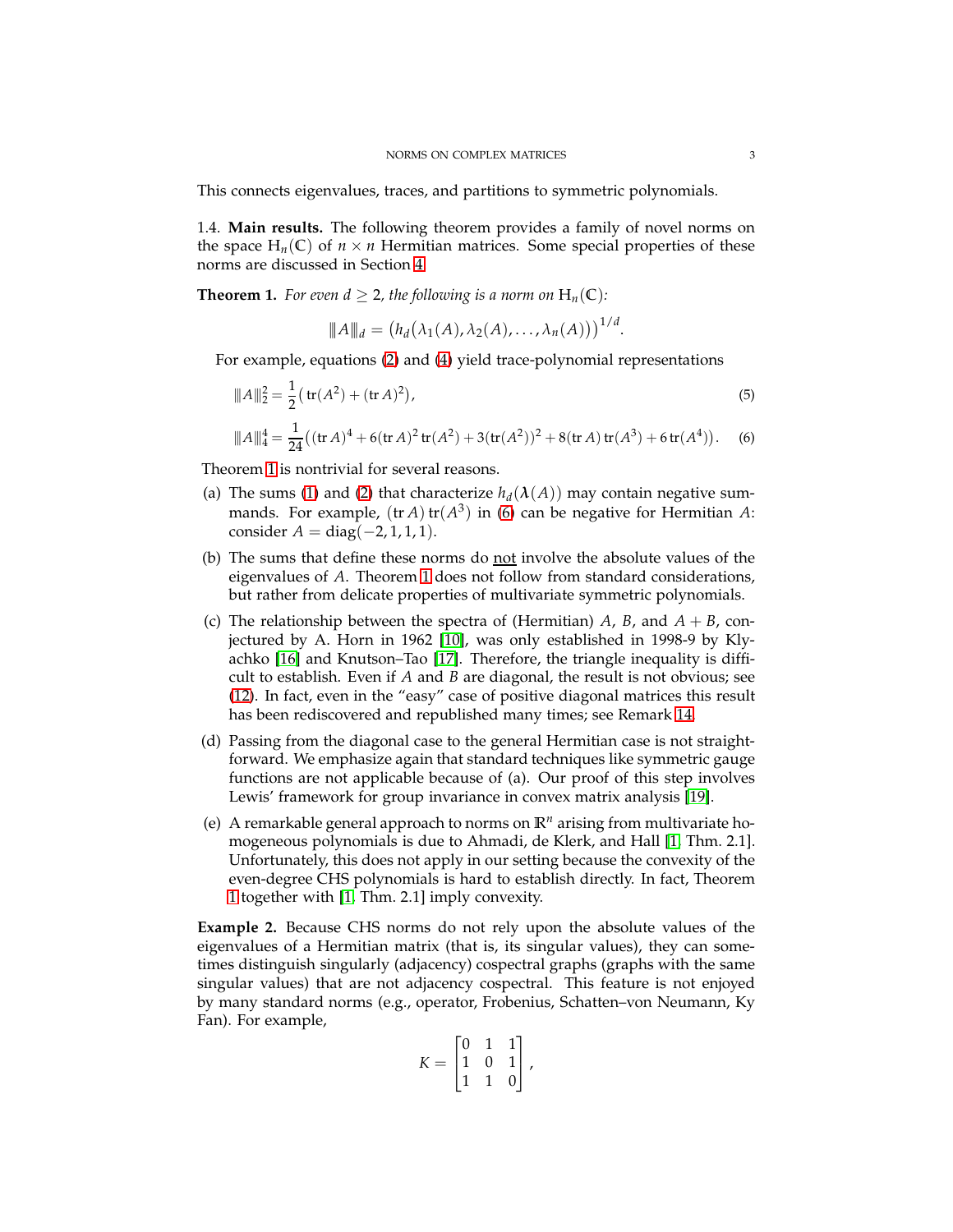which has eigenvalues  $2, -1, -1$ , is the adjacency matrix for the complete graph on three vertices. The graphs with adjacency matrices

| $A = \begin{bmatrix} K & 0 \\ 0 & K \end{bmatrix}$ |  | and | $B = \begin{bmatrix} 0 & K \\ K & 0 \end{bmatrix}$ |  |
|----------------------------------------------------|--|-----|----------------------------------------------------|--|
|                                                    |  |     |                                                    |  |

are singularly cospectral but not cospectral: their eigenvalues are −1, −1, −1, −1, 2, 2 and  $-2$ ,  $-1$ ,  $-1$ ,  $1$ ,  $1$ ,  $2$ , respectively. Moreover,  $||A||_6^6 = 120 \neq 112 = ||B||_6^6$ .

The norms of Theorem [1](#page-2-0) extend in a natural and nontrivial fashion to the space  $M_n(\mathbb{C})$  of all  $n \times n$  complex matrices.

<span id="page-3-1"></span>**Theorem 3.** Let  $d \geq 2$  be even and let  $\boldsymbol{\pi} = (\pi_1, \pi_2, \dots, \pi_r)$  be a partition of d. Define  $T_{\bm{\pi}}: M_n(\mathbb{C}) \to \mathbb{R}$  by setting  $T_{\bm{\pi}}(A)$  to be  $1/\binom{d}{d/2}$  times the sum over the  $\binom{d}{d/2}$  possible *locations to place d*/2 *adjoints* <sup>∗</sup> *among the d copies of A in*

<span id="page-3-0"></span>
$$
(\operatorname{tr}\underbrace{AA\cdots A}_{\pi_1})(\operatorname{tr}\underbrace{AA\cdots A}_{\pi_2})\cdots(\operatorname{tr}\underbrace{AA\cdots A}_{\pi_r}).
$$
\n
$$
\|A\|_d = \left(\sum_{\pi \vdash d} \frac{\operatorname{Tr}(A)}{z_{\pi}}\right)^{1/d},\tag{7}
$$

*Then*

*in which the sum runs over all partitions π of d and z<sup>π</sup> is defined in* [\(3\)](#page-1-3)*, is a norm on*  $M_n(C)$  *that restricts to the norm on*  $H_n(C)$  *given by Theorem* [1.](#page-2-0)

If  $A = A^*$ , observe that [\(7\)](#page-3-0) coincides with the norm of Theorem [1](#page-2-0) in light of [\(2\)](#page-1-1) and [\(4\)](#page-1-2). We prove Theorems [1](#page-2-0) and [3](#page-3-1) in the next two sections of this paper.

**Example 4.** The two partitions of  $d = 2$  satisfy  $z_{(2)} = 2$  and  $z_{(1,1)} = 2$ . There are  $\binom{2}{1}$  = 2 ways to place two adjoints <sup>\*</sup> in a string of two *As*. Therefore,

$$
T_{(2)}(A) = \frac{1}{2} \left( \text{tr}(A^*A) + \text{tr}(AA^*) \right) = \text{tr}(A^*A), \text{ and}
$$
  

$$
T_{(1,1)}(A) = \frac{1}{2} \left( (\text{tr}A^*) (\text{tr}A) + (\text{tr}A)(\text{tr}A^*) \right) = (\text{tr}A^*)(\text{tr}A),
$$

so

<span id="page-3-3"></span><span id="page-3-2"></span>
$$
||A||_2^2 = \frac{1}{2} \operatorname{tr}(A^* A) + \frac{1}{2} (\operatorname{tr} A^*)(\operatorname{tr} A). \tag{8}
$$

If  $A = A^*$ , this simplifies to the norm [\(5\)](#page-2-2) on  $H_n(\mathbb{C})$ , as expected.

**Example 5.** The five partitions of  $d = 4$  satisfy  $z_{(4)} = 4$ ,  $z_{(3,1)} = 3$ ,  $z_{(2,2)} = 8$ ,  $z_{(2,1,1)} = 4$ , and  $z_{(1,1,1,1)} = 24$ . There are  $\binom{4}{2} = 6$  ways to place two adjoints  $^*$  in a string of four *A*s. For example,

$$
6T_{(3,1)}(A) = (\text{tr } A^* A^* A)(\text{tr } A) + (\text{tr } A^* A A^*)(\text{tr } A) + (\text{tr } A^* A A)(\text{tr } A^*)
$$
  
+ (\text{tr } A A^\* A^\*)(\text{tr } A) + (\text{tr } A A^\* A)(\text{tr } A^\*) + (\text{tr } A A A^\*)(\text{tr } A^\*)  
= 3 tr $(A^{*2} A)(\text{tr } A) + 3(\text{tr } A^2 A^*)(\text{tr } A^*).$ 

Some computation and [\(7\)](#page-3-0) reveal that

$$
\|A\|_{4}^{4} = \frac{1}{24} \left( (\operatorname{tr} A)^{2} \operatorname{tr} (A^{*})^{2} + \operatorname{tr} (A^{*})^{2} \operatorname{tr} (A^{2}) + 4 \operatorname{tr} (A) \operatorname{tr} (A^{*}) \operatorname{tr} (A^{*} A) \right.+ 2 \operatorname{tr} (A^{*} A)^{2} + (\operatorname{tr} A)^{2} \operatorname{tr} (A^{*2}) + \operatorname{tr} (A^{2}) \operatorname{tr} (A^{*2}) + 4 \operatorname{tr} (A^{*}) \operatorname{tr} (A^{*} A^{2}) + 4 \operatorname{tr} (A) \operatorname{tr} (A^{*2} A) + 2 \operatorname{tr} (A^{*} A A^{*} A) + 4 \operatorname{tr} (A^{*2} A^{2}). \tag{9}
$$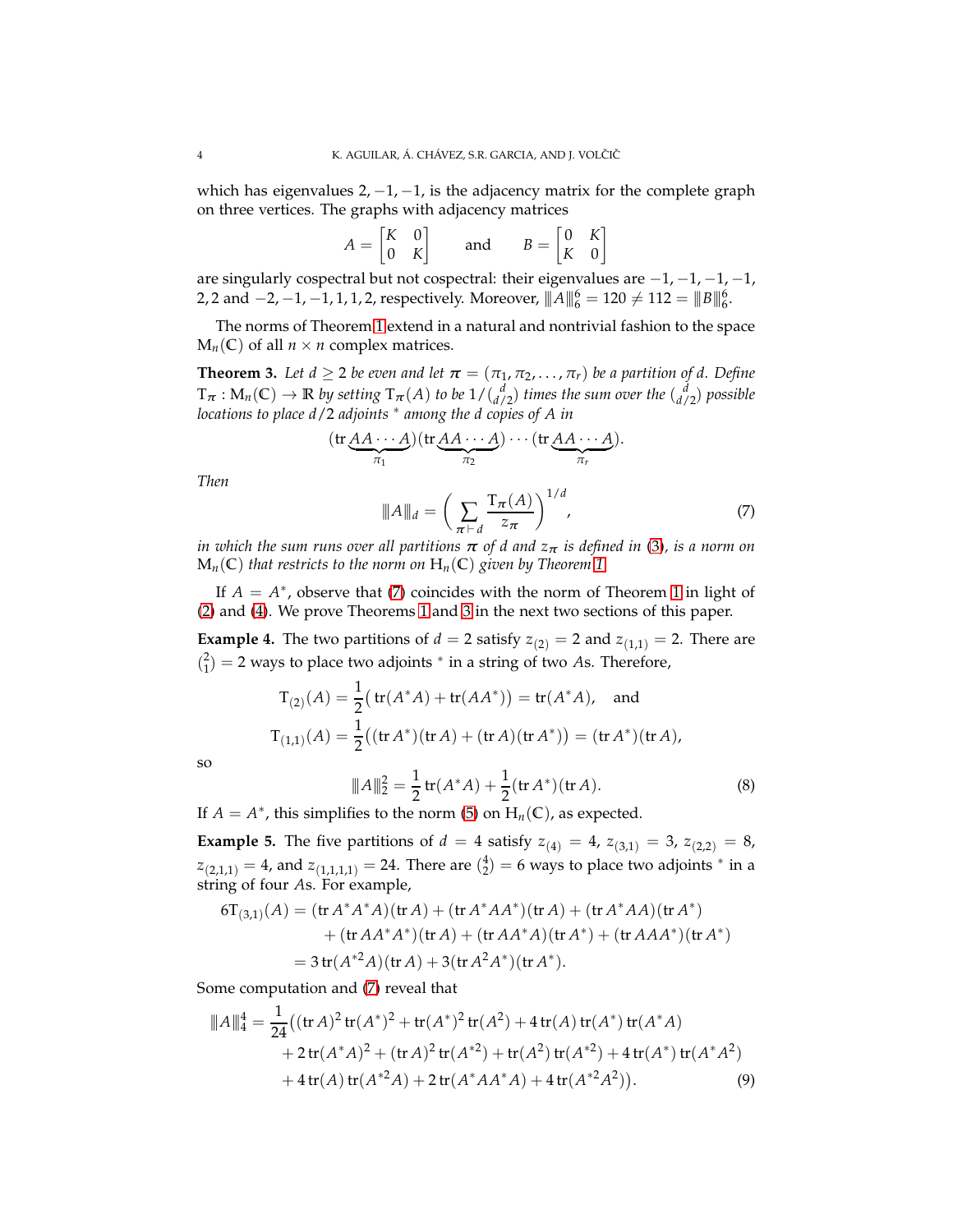If  $A = A^*$ , this simplifies to the norm [\(6\)](#page-2-1) on  $H_n(\mathbb{C})$ , as expected.

Because of their origins in terms of complete homogeneous symmetric polynomials, we sometimes refer to the norm  $\|\cdot\|_d$  as the *CHS norm* of order *d*. The notation  $\|\cdot\|$  is used, occasionally with subscripts, for other norms.

In the Hermitian case, the norm  $\|\cdot\|_d$  can be directly extracted from the Taylor expansion of an explicit rational function (Theorem [20\)](#page-10-0). The general situation is elegantly summarized in a determinantal formula.

<span id="page-4-1"></span>**Theorem 6.** Let  $A \in M_n(\mathbb{C})$ . For d even,  $\begin{bmatrix} d \\ d/2 \end{bmatrix}$   $\|A\|_d^d$  is the coefficient of  $z^{d/2}\overline{z}^{d/2}$  in *the Taylor expansion of*  $\det(I - zA - \overline{z}A^*)^{-1}$  *about the origin.* 

Helton and Vinnikov showed that polynomials of the form  $p = det(I - zA$ *zA*<sup>∗</sup> ) ∈ **C**[*z*, *z*] are precisely the real-zero polynomials in **C**[*z*, *z*] [\[9\]](#page-17-7). That is, they are characterized by the conditions  $p(0) = 1$  and that  $x \mapsto p(\alpha x)$  has only real zeros for every  $\alpha \in \mathbb{C}$ . Properties of such polynomials are studied within the framework of hyperbolic [\[26\]](#page-18-6) and stable [\[35\]](#page-18-7) polynomials.

This paper is structured as follows. Sections [2](#page-4-0) and [3](#page-7-1) contain the proofs of Theorems [1](#page-2-0) and [3,](#page-3-1) respectively. Section [4](#page-9-0) surveys the remarkable properties of the CHS norms, including Theorem [6.](#page-4-1) We pose several open questions in Section [5.](#page-16-0)

<span id="page-4-0"></span>**Acknowledgments.** We thank the anonymous referee for many (forty three to be exact!) helpful comments and suggestions.

#### <span id="page-4-2"></span>2. Proof of Theorem [1](#page-2-0)

Let *d*  $\geq$  2 be even. We prove that  $\mathfrak{H}: H_n(\mathbb{C}) \to \mathbb{R}$  defined by

$$
\mathfrak{H}(A) = h_d(\lambda_1(A), \lambda_2(A), \dots, \lambda_n(A))^{1/d} \tag{10}
$$

is a norm. Hunter's theorem ensures that  $\mathfrak{H}(A) \geq 0$  and, moreover, that  $\mathfrak{H}(A) = 0$ if and only if  $A = 0$  (the nonnegativity of  $\tilde{D}$  already follows from [\(11\)](#page-6-1) below). Since  $\mathfrak{H}(cA) = |c|\mathfrak{H}(A)$  for all  $A \in H_n(\mathbb{C})$  and  $c \in \mathbb{R}$ , it suffices to prove that  $\mathfrak{H}$ satisfies the triangle inequality. This is accomplished by combining Lewis' framework for group invariance in convex matrix analysis [\[19\]](#page-18-5) with a probabilistic approach to the complete homogeneous symmetric polynomials [\[2,](#page-17-1) [28,](#page-18-1) [32\]](#page-18-2), as we now explain.

2.1. **Group invariance.** Let  $V$  be a finite-dimensional  $\mathbb{R}$ -inner product space. The adjoint  $\varphi^*$  of a linear map  $\varphi: \mathcal{V} \to \mathcal{V}$  satisfies  $\langle \varphi^*(X), Y \rangle = \langle X, \varphi(Y) \rangle$  for all *X*,  $Y \in V$ . We say that  $\varphi$  is *orthogonal* if  $\varphi^* \circ \varphi$  is the identity map on  $V$ . Let  $O(V)$ denote the set of all orthogonal linear maps on *V*. For a subgroup  $G \subseteq O(V)$ , we say that  $f: V \to \mathbb{R}$  is *G-invariant* if  $f(\varphi(X)) = f(X)$  for all  $\varphi \in G$  and  $X \in V$ .

**Definition 7** (Def. 2.1 of [\[19\]](#page-18-5)).  $\delta : V \to V$  is a G-invariant normal form if

- (a) *δ* is G-invariant,
- (b) For each  $X \in \mathcal{V}$ , there is an  $\varphi \in O(\mathcal{V})$  such that  $X = \varphi(\delta(X))$ , and
- (c)  $\langle X, Y \rangle \leq \langle \delta(X), \delta(Y) \rangle$  for all  $X, Y \in \mathcal{V}$ .

In this case,  $(V, G, \delta)$  is called a *normal decomposition system*.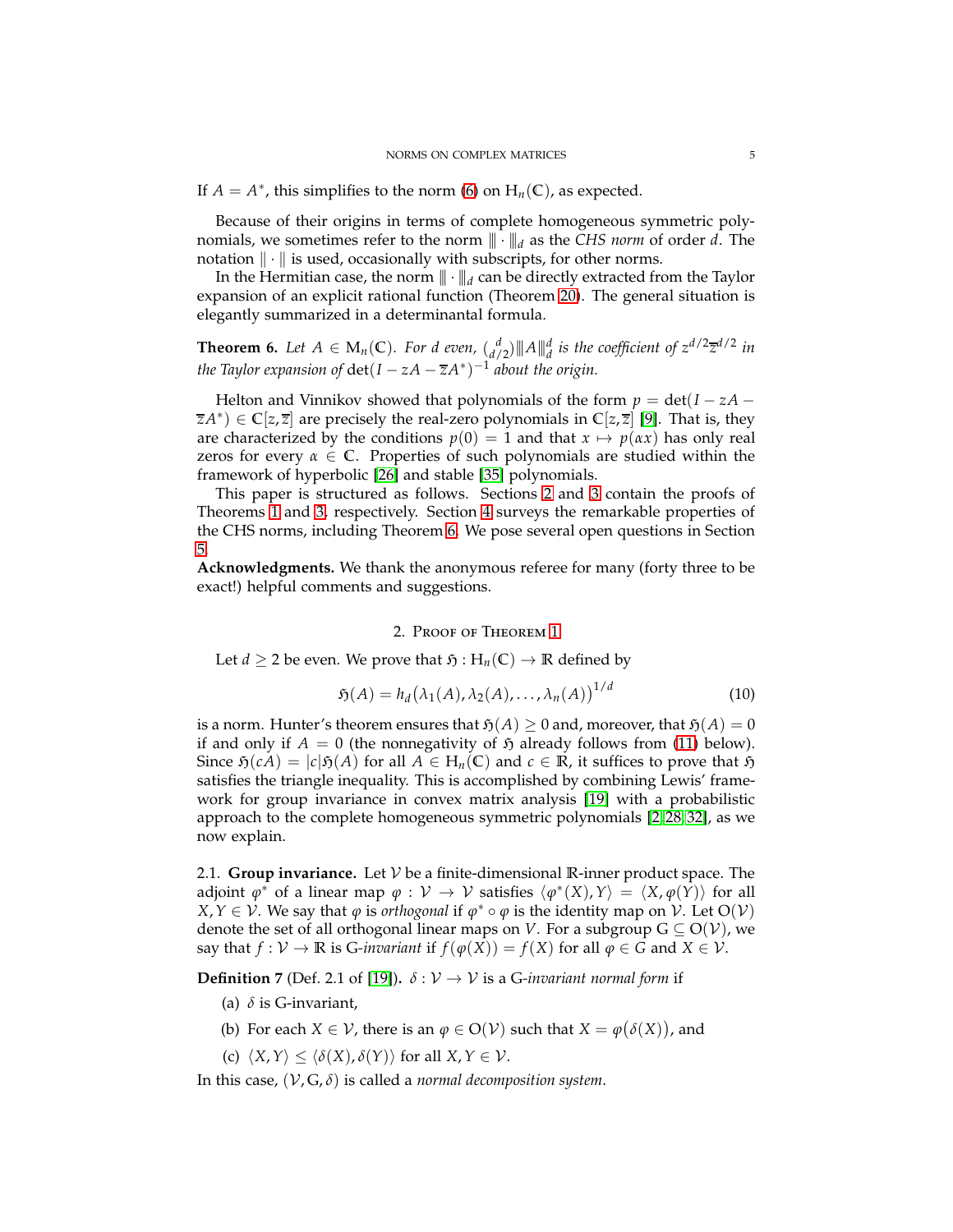Suppose that  $(\mathcal{V}, G, \delta)$  is a normal decomposition system and  $\mathcal{W} \subseteq \mathcal{V}$  is a subspace. The *stabilizer* of W in G is  $G_W = \{\varphi \in G : \varphi(W) = W\}$ . For convenience, we restrict the domain of each  $\varphi \in G_W$  and consider  $G_W$  as a subset of  $O(W)$ .

Our interest in this material stems from the next result.

<span id="page-5-0"></span>**Lemma 8** (Thm. 4.3 of [\[19\]](#page-18-5)). Let  $(V, G, \delta)$  and  $(W, G_W, \delta|_W)$  be normal decomposition *systems with ran*  $\delta \subseteq W \subseteq V$ . Then a G-invariant function  $f : V \to \mathbb{R}$  is convex if and *only if its restriction to* W *is convex.*

Let  $V = H_n(\mathbb{C})$  denote the R-inner product space of complex Hermitian matrices, endowed with the inner product  $\langle X, Y \rangle = \text{tr}(XY)$ , and let  $U_n(\mathbb{C})$  denote the group of  $n \times n$  unitary matrices; see Remark [10](#page-6-2) for more details about this inner product. For each  $U \in U_n(\mathbb{C})$ , define a linear map  $\varphi_U : V \to V$  by  $\varphi_U(X) = UXU^*$ . Observe that  $\varphi_U \circ \varphi_V = \varphi_{UV}$  and hence

$$
G = \{ \varphi_U : U \in U_n(\mathbb{C}) \}
$$

is a group under composition. Since  $\varphi^*_{U} = \varphi_{U^*}$ , we conclude that G is a subgroup of  $O(V)$ . Moreover, the function [\(10\)](#page-4-2) is G-invariant.

Let  $W = D_n(\mathbb{R})$  denote the set of real diagonal matrices. Then W inherits an inner product from  $V$  and  $G_W = \{\varphi_P : P \in P_n\}$ , in which  $P_n$  denotes the set of *n* × *n* permutation matrices. Define  $\delta : V \to V$  by

$$
\delta(X) = \text{diag}(\lambda_1(X), \lambda_2(X), \ldots, \lambda_n(X)),
$$

the *n* × *n* diagonal matrix with  $\lambda_1(X) \geq \lambda_2(X) \geq \cdots \geq \lambda_n(X)$  on its diagonal. Observe that ran  $\delta \subseteq \mathcal{W}$  since the eigenvalues of a Hermitian matrix are real. We maintain all of this notation below.

## **Lemma 9.** ( $V$ ,  $G$ ,  $\delta$ ) and ( $W$ ,  $G_W$ ,  $\delta|_W$ ) are normal decomposition systems.

*Proof.* We first show that  $(V, G, \delta)$  is a normal decomposition system. (a) Since eigenvalues are invariant under similarity,  $\delta$  is G-invariant. (b) For  $X \in \mathcal{V}$ , the spectral theorem provides a  $U \in U_n(\mathbb{C})$  such that  $X = U\delta(X)U^* = \varphi_U(\delta(A))$ . (c) For *X*,  $Y \in V$ , note that tr  $XY \leq \text{tr } \delta(X)\delta(Y)$  [\[18,](#page-18-8) Thm. 2.2]; see Remark [10.](#page-6-2)

We now show that  $(W, G_W, \delta|_W)$  is a normal decomposition system. (a)  $\delta|_W$ is  $G_W$ -invariant since  $\delta(\varphi_P(X)) = \delta(PXP^*) = \delta(X)$  for every  $X \in \mathcal{W}$  and  $P \in P_n$ . (b) Let *X*  $\in$  *W*. Since *X* is diagonal there exists a *P*  $\in$  *P<sub>n</sub>* such that *X* = *Pδ*(*X*)*P*<sup>\*</sup> =  $\varphi_P(\delta(X))$ . (c) The diagonal elements of a diagonal matrix are its eigenvalues. Consequently, this property is inherited from  $V$ ; see Remark [11.](#page-6-3)

2.2. **CHS polynomials as expectations.** Let  $\boldsymbol{\xi} = (\xi_1, \xi_2, \dots, \xi_n)$  be a vector of independent standard exponential random variables [\[4,](#page-17-8)  $(20.10)$ ], and let  $x =$  $(x_1, x_2, \ldots, x_n) \in \mathbb{R}^n$ . Since  $\mathbb{E}[\xi_i^k] = k!$  for  $i = 1, 2, \ldots, n$  [\[4,](#page-17-8) Ex. 21.3], we deduce that

$$
\mathbb{E}[\langle \xi, x \rangle^{d}] = \mathbb{E}[(\xi_{1}x_{1} + \xi_{2}x_{2} \cdots + \xi_{n}x_{n})^{d}]
$$
\n
$$
= \mathbb{E}\left[\sum_{k_{1}+k_{2}+\cdots+k_{n}=d} \frac{d!}{k_{1}!k_{2}! \cdots k_{n}!} \xi_{1}^{k_{1}} \xi_{2}^{k_{2}} \cdots \xi_{n}^{k_{n}} x_{1}^{k_{1}} x_{2}^{k_{2}} \cdots x_{n}^{k_{n}}\right]
$$
\n
$$
= \sum_{k_{1}+k_{2}+\cdots+k_{n}=d} \frac{d!}{k_{1}!k_{2}! \cdots k_{n}!} \mathbb{E}\left[\xi_{1}^{k_{1}} \xi_{2}^{k_{2}} \cdots \xi_{n}^{k_{n}} x_{1}^{k_{1}} x_{2}^{k_{2}} \cdots x_{n}^{k_{n}}\right]
$$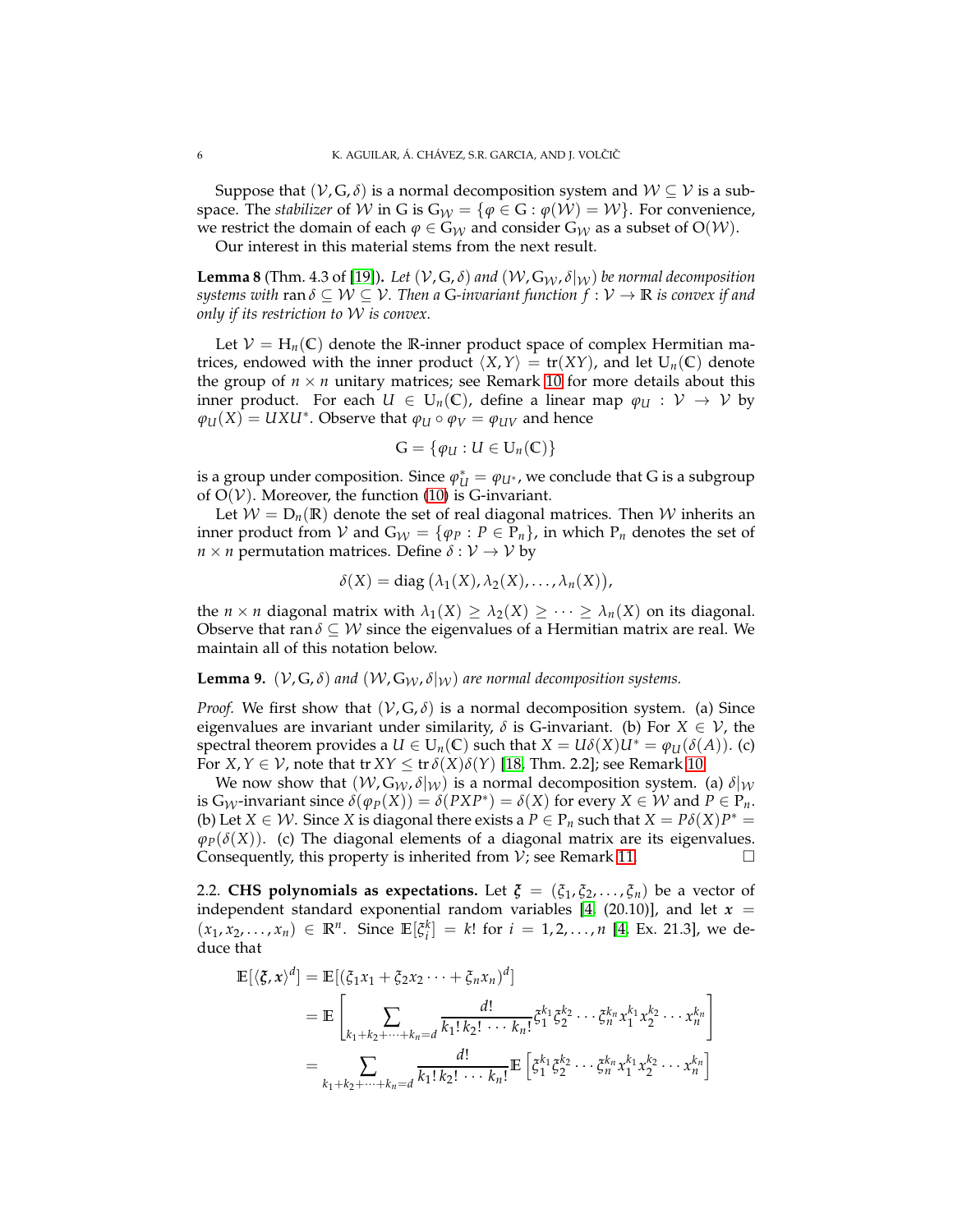$$
= d! \sum_{k_1+k_2+\cdots+k_n=d} \frac{\mathbb{E}[\xi_1^{k_1}]\mathbb{E}[\xi_2^{k_2}] \cdots \mathbb{E}[\xi_n^{k_n}]}{k_1! k_2! \cdots k_n!} x_1^{k_1} x_2^{k_2} \cdots x_n^{k_n}
$$
  
=  $d! \sum_{k_1+k_2+\cdots+k_n=d} x_1^{k_1} x_2^{k_2} \cdots x_n^{k_n}$   
=  $d! h_d(x)$ 

for integral  $d \geq 1$  by the linearity of expectation and the independence of the *ξ*1 , *ξ*2, . . . , *ξn*; see Remark [12.](#page-6-4) Now suppose that *d* is even. Then

$$
h_d(x) = \frac{1}{d!} \mathbb{E}\left[\left|\langle \xi, x \rangle\right|^{d}\right] \geq 0. \tag{11}
$$

For  $x, y \in \mathbb{R}^n$ , Minkowski's inequality implies that

$$
\left(\mathbb{E}\big[\left|\langle \boldsymbol{\zeta}, \boldsymbol{x} + \boldsymbol{y} \rangle\right|^{d}\big]\right)^{1/d} \leq \left(\mathbb{E}\big[\left|\langle \boldsymbol{\zeta}, \boldsymbol{x} \rangle\right|^{d}\big]\right)^{1/d} + \left(\mathbb{E}\big[\left|\langle \boldsymbol{\zeta}, \boldsymbol{y} \rangle\right|^{d}\big]\right)^{1/d},
$$

and hence (for *d* even)

$$
[h_d(x+y)]^{1/d} \le [h_d(x)]^{1/d} + [h_d(y)]^{1/d}.
$$
 (12)

2.3. **Conclusion.** Recall the definition [\(10\)](#page-4-2) of the function  $\mathfrak{H}: H_n(\mathbb{C}) \to \mathbb{R}$ . The inequality [\(12\)](#page-6-0) ensures that the restriction of  $\mathfrak{H}$  to  $D_n(\mathbb{R})$  satisfies the triangle inequality. For  $A, B \in D_n(\mathbb{R})$  and  $t \in [0, 1]$ , note that

$$
\mathfrak{H}(tA + (1-t)B) \le \mathfrak{H}(tA) + \mathfrak{H}((1-t)B) = t\mathfrak{H}(A) + (1-t)\mathfrak{H}(B)
$$

by [\(12\)](#page-6-0) and homogeneity. Thus,  $\tilde{y}$  is a convex function on  $D_n(\mathbb{R})$ . Since  $\tilde{y}$  is G-invariant, we conclude from Lemma [8](#page-5-0) that  $\mathfrak{H}$  is convex on  $H_n(\mathbb{C})$ . It satisfies the triangle inequality on  $H_n(\mathbb{C})$  since it is convex and homogeneous:

$$
\frac{1}{2}\mathfrak{H}(A+B) = \mathfrak{H}(\frac{1}{2}A + \frac{1}{2}B) \leq \frac{1}{2}\mathfrak{H}(A) + \frac{1}{2}\mathfrak{H}(B).
$$

Consequently,  $\mathfrak{H}(\cdot)$  is a norm on  $H_n(\mathbb{C})$ .

<span id="page-6-5"></span><span id="page-6-1"></span><span id="page-6-0"></span>

2.4. **Remarks.** We collect here a few remarks about the proof of Theorem [1.](#page-2-0)

<span id="page-6-2"></span>**Remark 10.** Consider the inner product  $\langle X, Y \rangle = \text{tr}(XY)$  on  $H_n(\mathbb{C})$ ; it is the restriction of the Frobenius inner product to  $H_n(\mathbb{C})$ . The inequality

$$
tr(XY) \le tr \delta(X)\delta(Y) \qquad \text{for } X, Y \in H_n(\mathbb{C}) \tag{13}
$$

is due to von Neumann [\[34\]](#page-18-9) and has been reproved many times; see de Sá [\[6\]](#page-17-9), Lewis [\[18,](#page-18-8) Thm. 2.2], Marcus [\[20\]](#page-18-10), Marshall [\[21\]](#page-18-11), Mirsky [\[23,](#page-18-12) Thm. 1], Richter [\[27,](#page-18-13) Satz. 1], Rendl and Wolkowicz [\[25,](#page-18-14) Cor. 3.1], and Theobald [\[33\]](#page-18-15).

<span id="page-6-3"></span>**Remark 11.** For diagonal matrices, the inequality [\(13\)](#page-6-5) is equivalent to a classical rearrangement result:  $\langle x, y \rangle \leq \langle \tilde{x}, \tilde{y} \rangle$ , in which where  $\tilde{x} \in \mathbb{R}^n$  has the components of  $x = (x_1, x_2, ..., x_n)$  in decreasing order [\[8,](#page-17-10) Thm. 368].

<span id="page-6-4"></span>**Remark 12.** For even *d*, [\(11\)](#page-6-1) implies the nonnegativity of the CHS polynomials. This probabilistic approach appears in the comments on the blog entry [\[32\]](#page-18-2), and in [\[30,](#page-18-16) Lem. 12], which cites [\[2\]](#page-17-1). There are many other proofs of the nonnegativity of the even-degree CHS polynomials. Of course, there is Hunter's inductive proof [\[11\]](#page-17-0). Rovența and Temereancă used divided differences [\[28,](#page-18-1) Thm. 3.5]. Recently, Böttcher, Garcia, Omar and O'Neill [\[5\]](#page-17-3) employed a spline-based approach suggested by Olshansky after Garcia, Omar, O'Neill, and Yih obtained it as a byproduct of investigations into numerical semigroups [\[7,](#page-17-4) Cor. 17].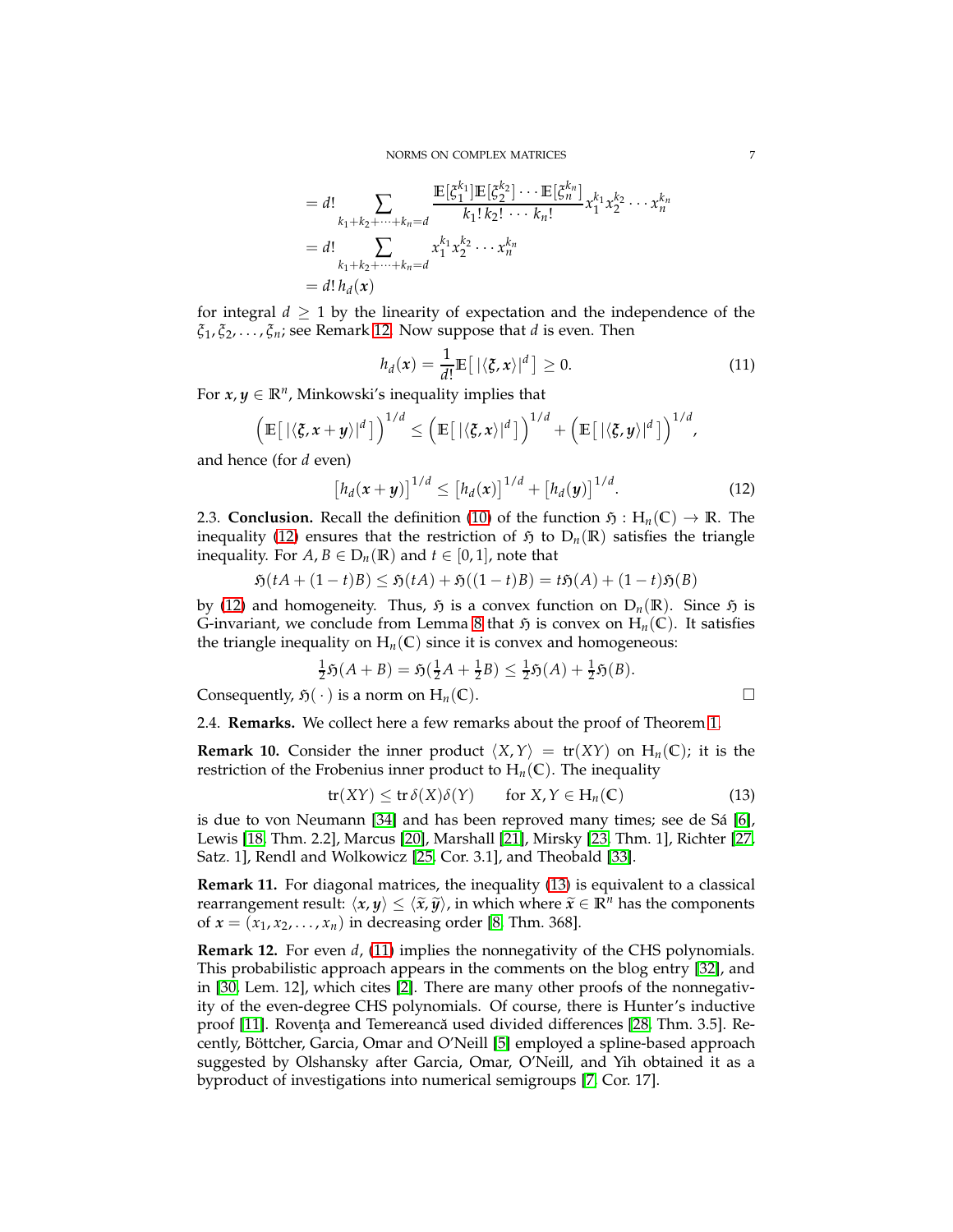**Remark 13.** The CHS polynomials are a special case of the more general *Schur polynomials*

$$
s_{(n_1,n_2,...,n_N)}(u_1,u_2,...,u_N)=\frac{\det(u_j^{n_1+N-i})}{\det(u_j^{N-i})}, \qquad n_1 \geq n_2 \geq \cdots \geq n_N \geq 0.
$$

These polynomials are also monomial-positive, homogeneous, and symmetric in the *u<sup>j</sup>* , and moreover, carry representation-theoretic content. A natural question is whether the family of CHS norms on Hermitian matrices is part of a larger family of "Schur norms." In other words, is there a converse of Hunter's positivity result is valid for other Schur polynomials? Khare and Tao proved that this is not the case [\[14,](#page-18-17) Prop. 6.3]. We thank the referee for pointing out this direction of inquiry.

<span id="page-7-0"></span>**Remark 14.** We stress that the inequality [\(12\)](#page-6-0) permits  $x, y \in \mathbb{R}^n$ ; that is, with no positivity assumptions. For  $p \in \mathbb{N}$ , the similar inequality

$$
h_p(x+y)^{1/p} \le h_p(x)^{1/p} + h_p(y)^{1/p} \qquad \text{for } x, y \in \mathbb{R}_{\ge 0}^n \tag{14}
$$

has been rediscovered several times. According to McLeod [\[22,](#page-18-18) p. 211] and Whiteley [\[36,](#page-18-19) p. 49], it was first conjectured by A.C. Aitken. Priority must be given to Whiteley [\[36,](#page-18-19) eq. (5)], whose paper appeared in 1958. McLeod's paper was received on March 16, 1959, although he was unaware of Whiteley's proof: "To the best of my knowledge, no proof of [[\(14\)](#page-7-2)] exists so far in the literature." For more exotic inequalities along the lines of [\(14\)](#page-7-2), see [\[30\]](#page-18-16).

### <span id="page-7-2"></span>3. Proof of Theorem [3](#page-3-1)

<span id="page-7-1"></span>The first step in the proof of Theorem [3](#page-3-1) is a general complexification result. Let V be a complex vector space with a conjugate-linear involution  $v \mapsto v^*$ . Suppose that the real subspace  $\mathcal{V}_\mathbb{R} = \{v \in \mathcal{V} : v = v^*\}$  of  $\ast$ -fixed points is endowed with a norm  $\|\cdot\|$ . For each  $v \in \mathcal{V}$  and  $t \in \mathbb{R}$ , we have  $e^{it}v + e^{-it}v^* \in \mathcal{V}_{\mathbb{R}}$ . Note that the path  $t \mapsto \|e^{it}v + e^{-it}v^*\|$  is continuous for each  $v \in \mathcal{V}$ .

<span id="page-7-4"></span>**Proposition 15.** For even  $d \geq 2$ , the following is a norm on V that extends  $\|\cdot\|$ :

$$
\mathfrak{N}_d(v) = \left(\frac{1}{2\pi \binom{d}{d/2}} \int_0^{2\pi} \|e^{it}v + e^{-it}v^*\|^{d} dt\right)^{1/d}.
$$
 (15)

*Proof.* If  $v \in V_{\mathbb{R}}$ , then  $||e^{it}v + e^{-it}v^*|| = |2 \cos t| ||v||$ . Moreover,  $\mathfrak{N}_d(v) = ||v||$  since

<span id="page-7-3"></span>
$$
\int_0^{2\pi} |2\cos t|^d dt = 2\pi \binom{d}{d/2}.
$$

Next we verify that  $\mathfrak{N}_d$  is a norm on  $\mathcal{V}$ .

POSITIVE DEFINITENESS. The nonnegativity of  $\|\cdot\|$  on  $\mathcal{V}_\mathbb{R}$  and [\(15\)](#page-7-3) ensure that  $\mathfrak{N}_d$  is nonnegative on  $\mathcal{V}$ . If  $v \in \mathcal{V} \setminus \{0\}$ , then  $v = u + iu'$ , where  $u = \frac{1}{2}(v + v^*)$ and  $u' = \frac{1}{2}(-iv + iv^*)$  belong to  $\mathcal{V}_{\mathbb{R}}$ . Now *u*, *u*' cannot both be zero, so the map *t*  $\mapsto$   $||e^{it}v + e^{-it}v^*|| = ||2\cos(t)u + 2\sin(t)u'||$  is continuous and positive almost everywhere. Thus,  $\mathfrak{N}_d(v) \neq 0$ .

Absolute homogeneity. For  $r > 0$  and  $\theta \in \mathbb{R}$ , we have  $\mathfrak{N}_d((re^{i\theta})v) = r\mathfrak{N}_d(e^{i\theta}v)$ *r* $\mathfrak{N}_d(v)$  by the **R**-homogeneity of  $\|\cdot\|$  and the periodicity of the integrand in [\(15\)](#page-7-3).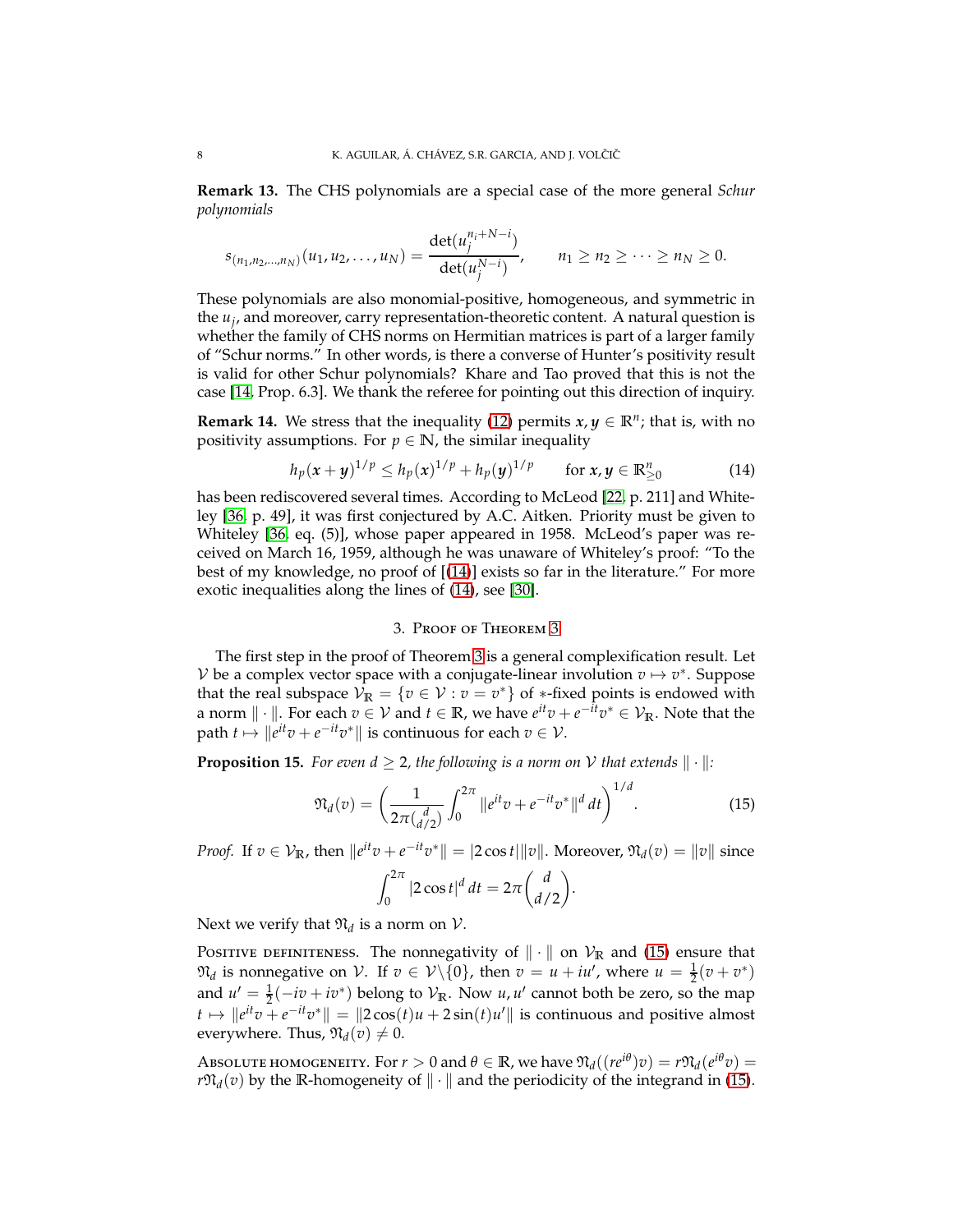TRIANGLE INEQUALITY. For  $u, v \in V$ ,

$$
\begin{aligned}\n&\left(\int_0^{2\pi} \|e^{it}(u+v) + e^{-it}(u+v)^*\|^d dt\right)^{1/d} \\
&\leq \left(\int_0^{2\pi} \left(\|e^{it}u + e^{-it}u^*\| + \|e^{it}v + e^{-it}v^*\|\right)^d dt\right)^{1/d} \\
&\leq \left(\int_0^{2\pi} \|e^{it}u + e^{-it}u^*\|^d dt\right)^{1/d} + \left(\int_0^{2\pi} \|e^{it}v + e^{-it}v^*\|^d dt\right)^{1/d}\n\end{aligned}
$$

where the first inequality holds by monotonicity of power functions and the triangle inequality for  $\|\cdot\|$ , and the second inequality holds by the triangle inequality for the  $L^d$  norm on the space  $C[0, 2\pi]$ .

There are several natural complexifications of a real Banach space [\[24\]](#page-18-20). The extensions  $\mathfrak{N}_d$  in [\(15\)](#page-7-3) are special since they preserve some of the analytic and algebraic properties of the original norm. Namely, we will show that when the extension  $\mathfrak{N}_d$  is applied to the norm  $\|\cdot\|_d$  on  $H_n(\mathbb{C})$ , one obtains a norm on  $M_n(\mathbb{C})$  whose power is a trace polynomial; this does not happen, for example, if one uses the minimal or the projective complexification of a norm (in which case the resulting norm is not an algebraic function).

Let  $\langle x, x^* \rangle$  be the free monoid generated by *x* and  $x^*$ . Let  $|w|$  denote the length of a word  $w \in \langle x, x^* \rangle$  and let  $|w|_x$  count the occurrences of  $x$  in  $w$ . For  $A \in M_n(\widetilde{\mathbb{C}})$ , let  $w(A) \in M_n(\mathbb{C})$  be the natural evaluation of  $w$  at  $A$ . For example, if  $w = xx^*x^2$ , then  $|w| = 4$ ,  $|w|_x = 3$ , and  $w(A) = AA^*A^2$ .

<span id="page-8-1"></span>**Lemma 16.** Let  $d \geq 2$  be even and let  $\boldsymbol{\pi} = (\pi_1, \ldots, \pi_r)$  be a partition of d. If  $A \in$  $M_n(\mathbb{C})$ , then

$$
\frac{1}{2\pi} \int_0^{2\pi} \text{tr}(e^{it}A + e^{-it}A^*)^{\pi_1} \cdots \text{tr}(e^{it}A + e^{-it}A^*)^{\pi_r} dt
$$
\n
$$
= \sum_{\substack{w_1, \dots, w_r \in \langle x, x^* \rangle : \\ |w_j| = \pi_j \ \forall j \\ |w_1 \cdots w_r|_x = \frac{d}{2}}} \text{tr } w_1(A) \cdots \text{tr } w_r(A). \tag{16}
$$

*Proof.* For every Laurent polynomial  $f \in \mathbb{C}[z, z^{-1}]$  with the constant term  $f_0$  we have  $\int_0^{2\pi} f(e^{it}) dt = 2\pi f_0$ . Let us view

$$
f = \text{tr}(zA + z^{-1}A^*)^{\pi_1} \cdots \text{tr}(zA + z^{-1}A^*)^{\pi_r}
$$

as a Laurent polynomial in *z*. Its constant term is

<span id="page-8-0"></span>
$$
f_0 = \sum_{w_1,\dots,w_r} \operatorname{tr} w_1(A) \cdots \operatorname{tr} w_r(A)
$$

where the sum runs over all words  $w_1, w_2, \ldots, w_r$  in  $\langle x, x^* \rangle$  with  $|w_j| = \pi_j$  such that the number of occurrences of *x* in  $w_1w_2 \cdots w_r$  equals the number of occurrences of  $x^*$  in  $w_1w_2 \cdots w_r$ . Thus, [\(16\)](#page-8-0) follows.

,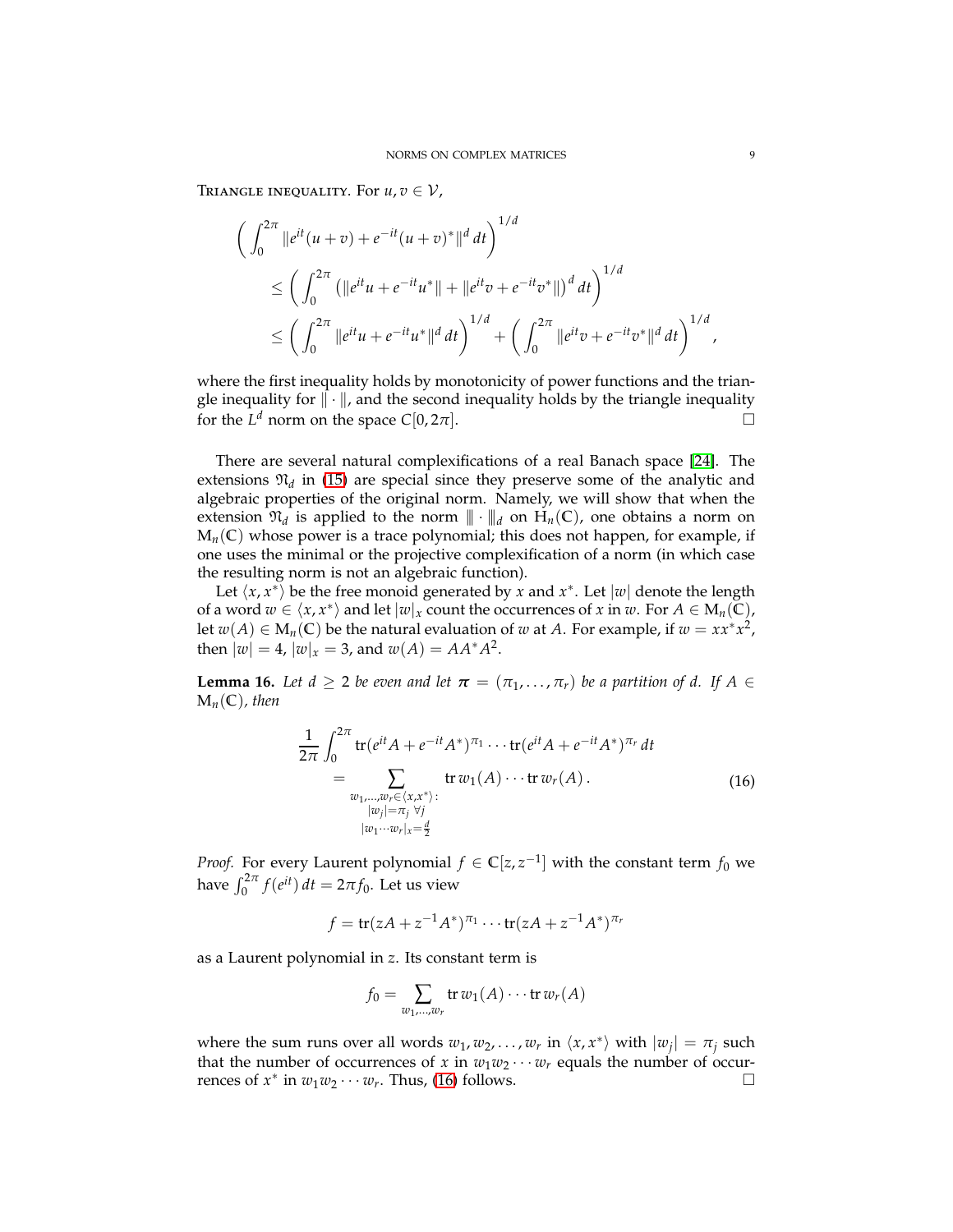Given a partition  $\boldsymbol{\pi} = (\pi_1, \dots, \pi_r)$  of *d* and  $A \in M_n(\mathbb{C})$  let

$$
T_{\pi}(A) = \frac{1}{\binom{d}{d/2}} \sum_{\substack{w_1,\ldots,w_r \in \langle x,x^* \rangle : \\ |w_j| = \pi_j \ \forall j \\ |w_1 \cdots w_r|_x = \frac{d}{2}}} \operatorname{tr} w_1(A) \cdots \operatorname{tr} w_r(A).
$$

We now complete the proof of Theorem [3.](#page-3-1) The conjugate transpose  $A \mapsto A^*$ is a real structure on  $M_n(\mathbb{C})$ . The corresponding real subspace of  $*$ -fixed points is H<sub>n</sub>(C). We apply Proposition [15](#page-7-4) to the norm  $\|\cdot\|_d$  on H<sub>n</sub>(C) and obtain its extension  $\mathfrak{N}_d(\cdot)$  to  $M_n(\mathbb{C})$  defined by [\(15\)](#page-7-3). The fact that  $\mathfrak{N}_d(A)$  admits a tracepolynomial expression as in [\(7\)](#page-3-0) follows from [\(2\)](#page-1-1) and Lemma [16.](#page-8-1)

Concretely, if  $A \in M_n(\mathbb{C})$  and  $\mathfrak{N}_d(B) = ||B||$  is the CHS-norm over Hermitian matrices *B*, then by Proposition [15,](#page-7-4) the following is a norm on  $M_n(\mathbb{C})$ :

$$
\mathfrak{N}_d(A) \stackrel{(15)}{=} \left(\frac{1}{2\pi \binom{d}{d/2}} \int_0^{2\pi} h_d(\lambda (e^{it} A + e^{-it} A^*))^d dt\right)^{1/d}
$$
\n
$$
\stackrel{(2)}{=} \left(\frac{1}{2\pi \binom{d}{d/2}} \int_0^{2\pi} \sum_{\pi \vdash d} \frac{p_\pi (\lambda (e^{it} A + e^{-it} A^*))}{z_\pi} dt\right)^{1/d}
$$
\n
$$
\stackrel{(4)}{=} \left(\frac{1}{\binom{d}{d/2}} \sum_{\pi \vdash d} \frac{1}{z_\pi \cdot 2\pi} \int_0^{2\pi} \text{tr}(e^{it} A + e^{-it} A^*)^{\pi_1} \cdots \text{tr}(e^{it} A + e^{-it} A^*)^{\pi_r} dt\right)^{1/d}
$$
\n
$$
\stackrel{(16)}{=} \left(\frac{1}{\binom{d}{d/2}} \sum_{\pi \vdash d} \frac{\text{Tr}(A) \binom{d}{d/2}}{z_\pi}\right)^{1/d},
$$

which concludes the proof.  $\Box$ 

**Remark 17.** Proving that (7) is a norm relies crucially on Theorem 1, which states that its restriction to 
$$
H_n(C)
$$
 is a norm. On the other hand, demonstrating that (7) is a norm in a direct manner seems arduous. To a certain degree, this mirrors the current absence of general certificates for dimension-independent positivity of trace polynomials in  $x, x^*$  (see [15] for the analysis in a dimension-fixed setting).

**Remark 18.** For any  $A \in M_n(\mathbb{C})$  and  $t \in [0, 2\pi]$ , the matrices  $e^{it}A + e^{-it}A^*$  are Hermitian. Thus,  $\Vert e^{it} A + e^{-it} A^* \Vert \Vert_d$  can be defined as in Theorem [1](#page-2-0) and hence

$$
\|A\|_{d} = \left(\frac{1}{2\pi \binom{d}{d/2}} \int_0^{2\pi} \|e^{it} A + e^{-it} A^*\|_{d}^d dt\right)^{1/d}.
$$
 (17)

<span id="page-9-1"></span>**Remark 19.** Here is another way to restrict  $\|\cdot\|_d$  to the Hermitian matrices. The proof of Lemma [16](#page-8-1) shows that  $\binom{d}{d/2}$   $\|A\|_d^d$  is the coefficient of  $z^{d/2}\bar{z}^{d/2}$  in

<span id="page-9-2"></span>
$$
||zA + \overline{z}A^*||_d^d \in \mathbb{C}[z,\overline{z}].
$$

#### 4. Properties of CHS norms

<span id="page-9-0"></span>We now establish several properties of the CHS norms. First, we show how the CHS norm of a Hermitian matrix can be computed rapidly and exactly from its characteristic polynomial and recursion (Subsection [4.1\)](#page-10-1). This leads quickly to the determinantal interpretation presented in the introduction (Subsection [4.2\)](#page-11-0). Next,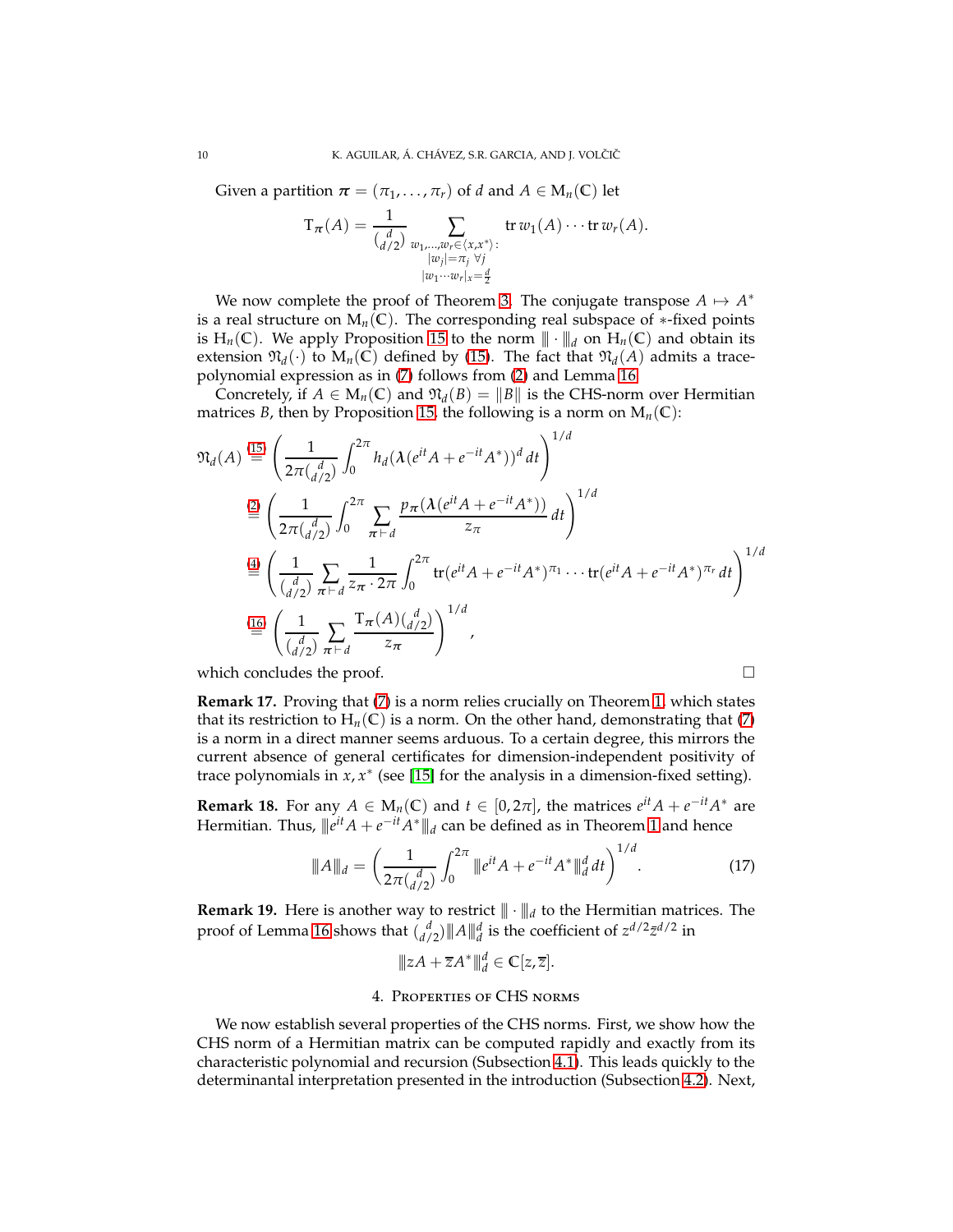we identify those CHS norms induced by inner products (Subsection [4.3\)](#page-12-0). In Subsection [4.4,](#page-12-1) we use Schur convexity to provide a lower bound on the CHS norms in terms of the trace seminorm on  $M_n(\mathbb{C})$ . We discuss monotonicity properties in Subsection [4.5](#page-13-0) and symmetric tensor powers in Subsection [4.6.](#page-14-0)

<span id="page-10-1"></span>4.1. **Exact computation via characteristic polynomial.** The CHS norm of a Hermitian matrix can be exactly computed from its characteristic polynomial. The following theorem involves only formal series manipulations.

<span id="page-10-0"></span>**Theorem 20.** *Let*  $p_A(x)$  *denote the characteristic polynomial of*  $A \in H_n(\mathbb{C})$ *. For*  $d \geq 2$ *even,* |||*A*|||*<sup>d</sup> d is the dth coefficient in the Taylor expansion of*

$$
\frac{1}{\det(I - xA)} = \frac{1}{x^n p_A(1/x)}
$$

*about the origin.*

*Proof.* Let  $p_A(x) = (x - \lambda_1)(x - \lambda_2) \cdots (x - \lambda_n)$ . For  $|x|$  small, [\[32,](#page-18-2) (1)] provides

$$
\sum_{d=0}^{\infty} h_d(\lambda_1, \lambda_2, \dots, \lambda_n) x^d = \prod_{k=1}^n \frac{1}{1 - \lambda_k x} = \frac{1}{x^n} \prod_{k=1}^n \frac{1}{x^{-1} - \lambda_k} = \frac{1}{x^n p_A(1/x)};
$$

the apparent singularity at the origin is removable. Now observe that

$$
\prod_{k=1}^{n} \frac{1}{1 - \lambda_k x} = \frac{1}{\det \text{diag}(1 - \lambda_1 x, 1 - \lambda_2 x, \dots, 1 - \lambda_n x)} = \frac{1}{\det(I - xA)}
$$
  
by the spectral theorem.

**Example 21.** Let 
$$
A = \begin{bmatrix} 1 & 1 \ 1 & 0 \end{bmatrix}
$$
. Then  $p_A(z) = x^2 - x - 1$  and 
$$
\frac{1}{x^2 p_A(1/x)} = \frac{1}{1 - x - x^2} = \sum_{n=0}^{\infty} f_{n+1} x^n,
$$

in which  $f_n$  is the *n*th Fibonacci number; these are defined by  $f_{n+2} = f_{n+1} + f_n$ and  $f_0 = 0$  and  $f_1 = 1$ . Thus,  $||A||_d^d = f_d$  for even  $d \geq 2$ .

**Remark 22.** If  $A \in H_n(\mathbb{C})$  is fixed, the sequence  $h_d(\lambda_1, \lambda_2, ..., \lambda_n)$  satisfies a constant-coefficient recurrence of order *n* since its generating function is a rational function whose denominator has degree *n*. Solving such a recurrence is elementary, so one can compute  $||A||_d$  for  $d = 2, 4, 6, \ldots$  via this method.

**Remark 23.** For small *d*, there is a simpler method. Since  $p_A(x)$  is monic, it follows that  $\widetilde{p_A}(x) = x^n p_A(1/x)$  has constant term 1. For small *x*, we have

$$
\sum_{d=0}^{\infty} h_d(\lambda_1, \lambda_2, \dots, \lambda_n) x^d = \frac{1}{\widetilde{p_A}(x)} = \frac{1}{1 - (1 - \widetilde{p_A}(x))} = \sum_{d=0}^{\infty} (1 - \widetilde{p_A}(x))^d
$$

so the desired  $h_d(\lambda_1, \lambda_2, \ldots, \lambda_n)$  can be computed by the expanding the geometric series to the appropriate degree.

**Remark 24.** For  $d \geq 1$ , the Newton–Gerard identities imply

$$
h_d(x_1, x_2, \ldots, x_n) = \frac{1}{d} \sum_{i=1}^d h_{d-i}(x_1, x_2, \ldots, x_n) p_i(x_1, x_2, \ldots, x_n);
$$

$$
\Box
$$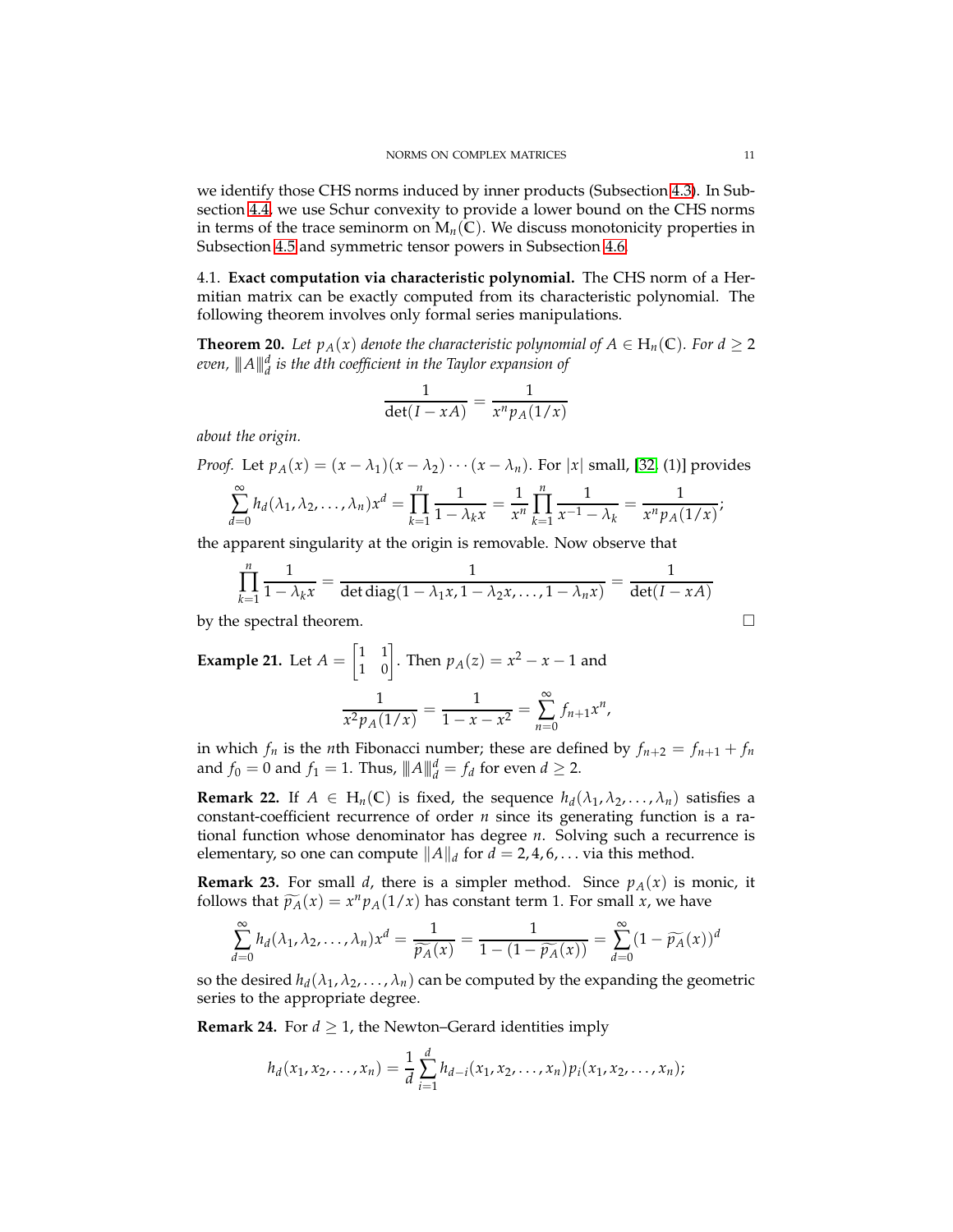see [\[29,](#page-18-22) §10.12]. For  $A \in H_n(\mathbb{C})$  and  $d \geq 2$  even, it follows that

$$
h_d(\lambda(A)) = \frac{1}{d} \sum_{i=1}^d h_{d-i}(\lambda(A)) \operatorname{tr}(A^i),
$$

which can be used to compute  $||A||_d^d = h_d(\lambda(A))$  recursively.

**Remark 25.** If  $H, K \in H_n(\mathbb{C})$ , then  $\det(I - xH) = \det(I - xK)$  if and only if they are unitarily similar. However,  $H = diag(1,0)$  and  $K = diag(1,-1)$  give

$$
\frac{1}{\det(I - xH)} = \frac{1}{1-x} = \sum_{j=0}^{\infty} z^j \quad \text{and} \quad \frac{1}{\det(I - xK)} = \frac{1}{1-x^2} = \sum_{k=0}^{\infty} z^{2k},
$$

so  $||H||_d = ||K||_d$  for even  $d \geq 2$ . Of course, the odd-indexed coefficients (the complete homogeneous symmetric polynomials of odd degree) do not agree.

<span id="page-11-0"></span>4.2. **Determinantal interpretation.** The material of the previous subsection leads to the determinantal interpretation (Theorem [6\)](#page-4-1) stated in the introduction. We restate (and prove) the result here for convenience:

**Theorem 26.** Let  $A \in M_n(\mathbb{C})$ . For d even,  $\binom{d}{d/2}$   $\|A\|_d^d$  is the coefficient of  $z^{d/2} \overline{z}^{d/2}$  in *the Taylor expansion of* det $(I - zA - \overline{z}A^*)^{-1}$  *about the origin.* 

*Proof.* If  $H \in H_n(\mathbb{C})$ , the coefficient of  $x^d$  in det $(I - xH)^{-1}$  is  $\|H\|_d^d$  by Theorem [20.](#page-10-0) By plugging in  $H = zA + \overline{z}A^*$  and treating the resulting expression as a series in *z* and  $\overline{z}$ , Remark [19](#page-9-1) implies that the coefficient of  $z^{d/2}\overline{z}^{d/2}$  equals  $\binom{d}{d/2}$  || $A$ || $_d^d$ .  $\Box$ 

**Example 27.** Let  $A =$  $\begin{bmatrix} 0 & 1 \\ 0 & 0 \end{bmatrix}$ . Then  $\det(I - zA - \overline{z}A^*)^{-1} = \frac{1}{1-z}$  $\frac{1}{1-\overline{z}z}$ 

and hence  $||A||_d^d = {d \choose d/2}^{-1}$  for even  $d \geq 2$ .

**Example 28.** For

$$
A = \begin{bmatrix} 0 & 1 & 0 \\ 0 & 0 & 1 \\ 1 & 0 & 0 \end{bmatrix}, \text{ we have } \det(I - zA - \overline{z}A^*)^{-1} = \frac{1}{1 - z^3 - 3z\overline{z} - \overline{z}^3}.
$$

∞ ∑ *n*=0

 $\overline{z}$ <sup>*n*</sup> $z$ <sup>*n*</sup>,

Computer algebra reveals that  $||A||_2^2 = ||A||_4^4 = \frac{3}{2}$ ,  $||A||_6^6 = \frac{29}{20}$ , and  $||A||_8^8 = \frac{99}{70}$ . **Example 29.** The matrices

$$
A = \begin{bmatrix} 0 & 0 & 0 \\ 0 & 1 & i \\ 0 & i & -1 \end{bmatrix} \quad \text{and} \quad B = \begin{bmatrix} 0 & 0 & 1 \\ 0 & 0 & i \\ 1 & i & 0 \end{bmatrix}
$$

satisfy

$$
\det(I - zA - \overline{z}A^*)^{-1} = \frac{1}{1 - 4z\overline{z}} = \det(I - zB - \overline{z}B^*)^{-1},
$$

so  $||\![A]\!]_d = ||\![B]\!]_d$  for even  $d\geq 2.$  These matrices are not similar (let alone unitarily similar) since *A* is nilpotent of order two and *B* is nilpotent of order three.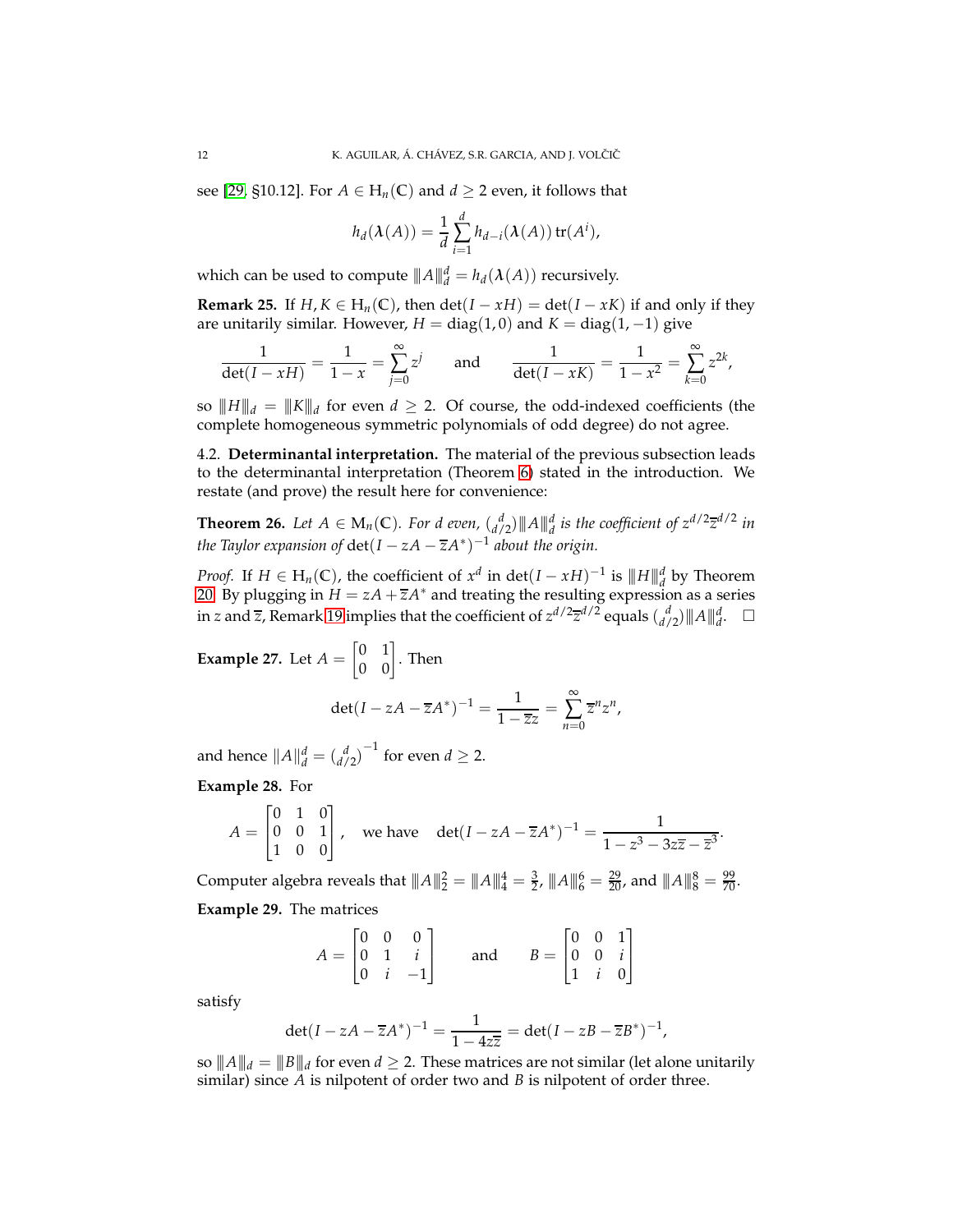**Remark 30.** In terms of the Laplace operator  $\Delta = \frac{\partial^2}{\partial z \partial \zeta}$ *∂z ∂z* , Theorem [6](#page-4-1) states that for even *d*,

$$
d! \|A\|_d^d = \Delta^{d/2} \frac{1}{\det(I - zA - \overline{z}A^*)}(0) .
$$

<span id="page-12-0"></span>4.3. **Inner products.** Theorem [3](#page-3-1) says that  $\|\cdot\|_d$  is a norm on  $M_n(\mathbb{C})$  for even  $d \geq 2$ . It is natural to ask when these norms are induced by an inner product.

**Theorem 31.** *The norm*  $\|\cdot\|_d$  *on*  $\mathbf{M}_n(\mathbb{C})$  *(and its restriction to*  $\mathbf{H}_n(\mathbb{C})$ *) is induced by an inner product if and only if*  $d = 2$  *or*  $n = 1$ 

*Proof.* If  $n = 1$  and  $d \geq 2$  is even, then  $|| ||A|| ||_d$  is a fixed positive multiple of  $|a|$  for all  $A = [a] \in M_1(\mathbb{C})$ . Thus,  $\|\cdot\|_d$  on  $M_1(\mathbb{C})$  is induced by a positive multiple of the inner product  $\langle A, B \rangle = \overline{b}a$ , in which  $A = [a]$  and  $B = [b]$ .

If  $d = 2$  and  $n \ge 1$ , then  $|| ||A||_2^2 = \frac{1}{2}$  tr $(A^*A) + \frac{1}{2}$  (tr *A*) tr $(A^*)$ , which is induced by the inner product  $\langle A, B \rangle = \frac{1}{2} \text{tr}(B^*A) + \frac{1}{2} (\text{tr }B^*)(\text{tr }A)$  on  $M_n(\mathbb{C})$ .

It suffices to show that in all other cases the norm  $||A||_d = (h_d(\lambda(A)))^{1/d}$  on  $H_n(\mathbb{R})$  does not arise from an inner product. For  $n \geq 2$ , let  $A = diag(1,0,0,\ldots)$ and  $B = \text{diag}(0, 1, 0, ..., 0) \in H_n(\mathbb{R})$ . Then  $||A||_d^2 = ||B||_d^2 = 1$ . Next observe that  $||A + B||_d^2 = (d+1)^{2/d}$  since there are exactly  $d+1$  nonzero summands, each equal to 1, in the evaluation of  $h_d(\lambda(A + B))$ . Because of cancellation, a similar argument shows that  $||A - B||_d^2 = 1$ . A result of Jordan and von Neumann says that a vector space norm  $\|\cdot\|$  arises from an inner product if and only if it satisfies the parallelogram identity  $\|x + y\|^2 + \|x - y\|^2 = 2(\|x\|^2 + \|y\|^2)$  for all  $x, y$  [\[13\]](#page-18-23). If  $\| \cdot \|_d$  satisfies the parallelogram identity, then  $(d+1)^{2/d}+1=2(1+1)$ ; that is,  $(d+1)^2 = 3^d$ . The solutions are  $d = 0$  (which does not yield an inner product) and  $d = 2$  (which, as we showed above, does). Thus, for  $n \ge 2$  and  $d \ge 2$ , the norm  $\|\cdot\|_d$  on  $H_n(\mathbb{C})$  does not arise from an inner product.

<span id="page-12-1"></span>4.4. **A tracial lower bound.** Each CHS norm on  $M_n(\mathbb{C})$  is bounded below by an explicit positive multiple of the trace seminorm. That is, the CHS norms of a matrix can be related to its mean eigenvalue.

<span id="page-12-2"></span>**Theorem 32.** *For*  $A \in M_n(\mathbb{C})$  *and*  $d \geq 2$  *even,* 

$$
||A||_d \ge \binom{n+d-1}{d}^{1/d} \frac{|\operatorname{tr} A|}{n}
$$

*with equality if and only if A is a multiple of the identity.*

*Proof.* Let  $d \ge 2$  be even. For  $x = (x_1, x_2, \ldots, x_n) \in \mathbb{R}^n$ , let  $\widetilde{x} = (\widetilde{x_1}, \widetilde{x_2}, \ldots, \widetilde{x_n})$ denote its decreasing rearrangement (the notation  $x^\downarrow$  is frequently used in the literature). Then *x majorizes y*, denoted  $x \succeq y$ , if

$$
\sum_{i=1}^k \widetilde{x}_i \ge \sum_{i=1}^k \widetilde{y}_i \quad \text{for } k = 1, 2, \dots, n, \text{ and } \quad \sum_{i=1}^n x_i = \sum_{i=1}^n y_i.
$$

The even-degree complete homogeneous symmetric polynomials are Schur con-vex [\[32,](#page-18-2) Thm. 1]. That is,  $h_d(x) \geq h_d(y)$  whenever  $x \succeq y$ , with equality if and only if *x* is a permutation of *y*.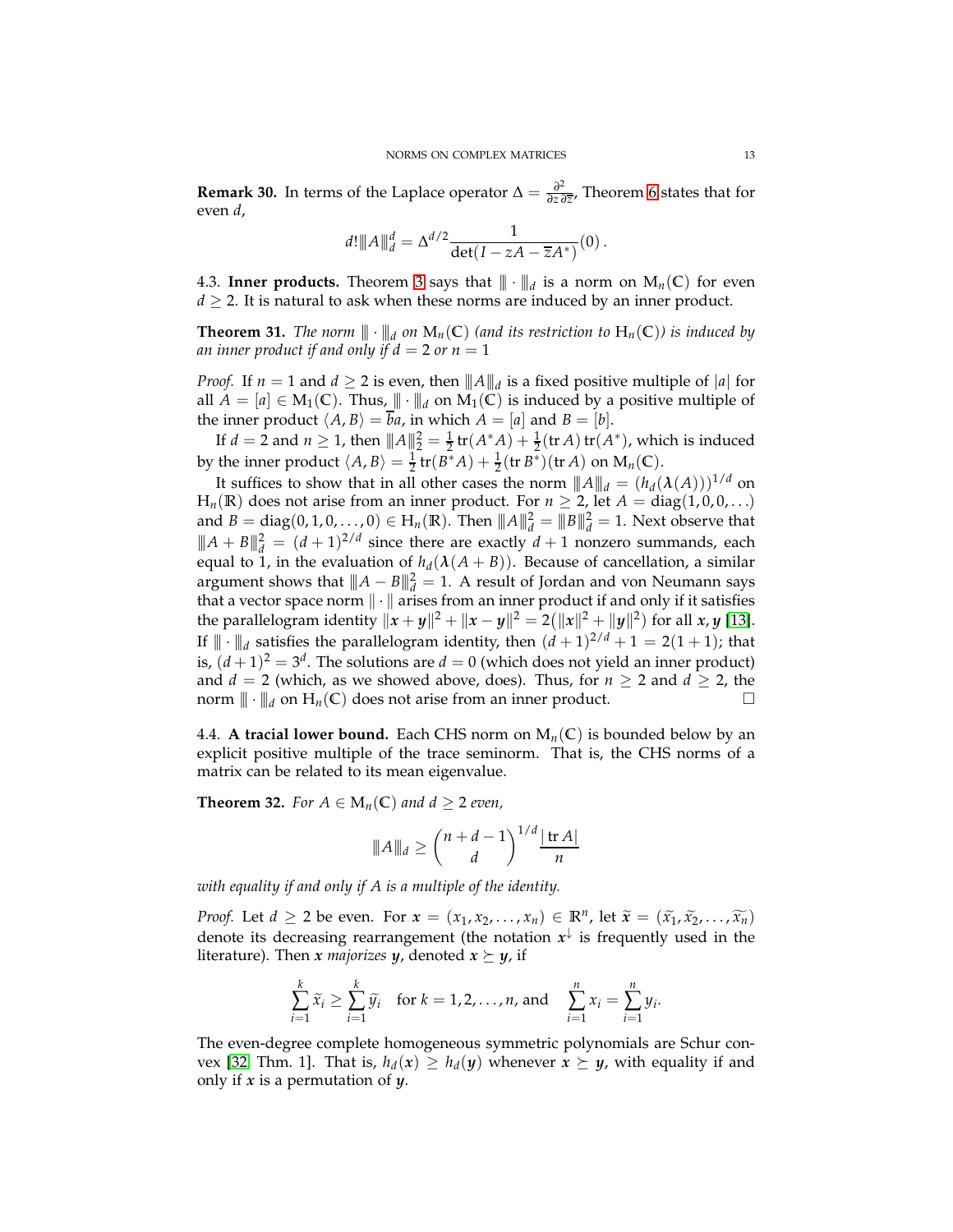Let  $A \in M_n(\mathbb{C})$  and define  $B(t) = e^{it}A + e^{-it}A^*$  for  $t \in \mathbb{R}$ . Then  $\lambda(B(t))$  $\text{majorizes } \mu(t) = (\mu(t), \mu(t), \ldots, \mu(t)) \in \mathbb{R}^n$ , in which  $\mu(t) = \text{tr } B(t)/n$ . Thus,

$$
\|B(t)\|_d^d = h_d(\lambda(B(t))) \ge h_d(\mu(t)) = \mu(t)^d \binom{n+d-1}{d}
$$

with equality if and only if  $B(t) = \mu(t)I$ . It follows from [\(17\)](#page-9-2) that

<span id="page-13-1"></span>
$$
\|A\|_{d} \ge \left(\frac{\binom{n+d-1}{d}}{2\pi \binom{d}{d/2}} \int_0^{2\pi} \mu(t)^d \, dt\right)^{1/d}.\tag{18}
$$

Combine this with

$$
\int_0^{2\pi} \mu(t)^d dt = \int_0^{2\pi} \left(\frac{\text{tr } B(t)}{n}\right)^d dt = \frac{1}{n^d} \int_0^{2\pi} \left(e^{it} \text{ tr } A + e^{-it} \text{ tr}(A^*)\right)^d dt
$$
  
= 
$$
\frac{1}{n^d} \sum_{k=0}^d \binom{d}{k} (\text{tr } A^*)^{d-k} (\text{tr } A)^k \int_0^{2\pi} e^{i(2k-d)t} dt
$$
  
= 
$$
\frac{2\pi}{n^d} \binom{d}{d/2} |\text{tr } A|^d
$$

and get the desired inequality. The continuity of the integrand ensures that equal-ity occurs in [\(18\)](#page-13-1) if and only if  $B(t) = \mu(t)I$  for all  $t \in \mathbb{R}$ . An operator-valued Fourier expansion reveals that  $e^{it}A + e^{-it}A^* = (\sum_{n \in \mathbb{Z}} \hat{\mu}(n)e^{int})I$ , so  $A = \hat{\mu}(1)I$ . Conversely, equality holds in [\(18\)](#page-13-1) if *A* is a multiple of the identity.  $\square$ 

**Remark 33.** For each fixed  $n \geq 1$ , the constant  $\binom{n+d-1}{d}^{1/d}$  in Theorem [32](#page-12-2) tends to 1 from above as  $d \to \infty$ . Therefore,  $||A||_d \geq \frac{1}{n}$  | tr *A*| for all  $A \in M_n(\mathbb{C})$ .

<span id="page-13-0"></span>4.5. **Monotonicity.** The next result shows how CHS norms relate to each other. For Hermitian matrices, the first inequality below is superior to the second.

**Theorem 34.** Let  $2 \leq p \leq q$  be even.

(a) If 
$$
A \in H_n(\mathbb{C})
$$
, then  $(p!)^{1/p} ||A||_p \le (q!)^{1/q} ||A||_q$ .  
\n(b) If  $A \in M_n(\mathbb{C})$ , then  $((\begin{bmatrix} p \\ p/2 \end{bmatrix}) p!)^{1/p} ||A||_p \le ((\begin{bmatrix} q \\ q/2 \end{bmatrix}) q!)^{1/q} ||A||_q$ .

*Proof.* (a) Let  $A \in H_n(\mathbb{C})$  have eigenvalues  $\lambda = (\lambda_1, \lambda_2, \dots, \lambda_n)$ , listed in decreasing order, and let  $\zeta = (\zeta_1, \zeta_2, \dots, \zeta_n)$  be a random vector, in which  $\zeta_1, \zeta_2, \dots, \zeta_n$ are independent standard exponential random variables. Let  $d \geq 2$  be even and consider the random variable  $X = \langle \xi, \lambda \rangle$ . Then [\(11\)](#page-6-1) ensures that

$$
(d!)^{1/d} || A ||_{d} = (d! h_{d}(\lambda))^{1/d} = \mathbb{E} [|\langle \xi, \lambda \rangle|^{d}]^{1/d} = \mathbb{E} [|X|^{d}]^{1/d} = ||X||_{L^{d}}.
$$

Since we are in a probability space (in particular, a finite measure space),  $\|X\|_{L^p} \leq$  $||X||_{L^q}$  for  $1 \le p < q < \infty$ . For  $2 \le p < q$  even, this yields the desired inequality.

(b) Let  $A \in M_n(\mathbb{C})$  and let  $2 \leq p < q$  be even. For  $t \in [0, 2\pi]$ , (a) ensures that

$$
\|e^{it} A + e^{-it} A^*\|_p^p \le \frac{(q!)^{p/q}}{p!} \|e^{it} A + e^{-it} A^*\|_q^p.
$$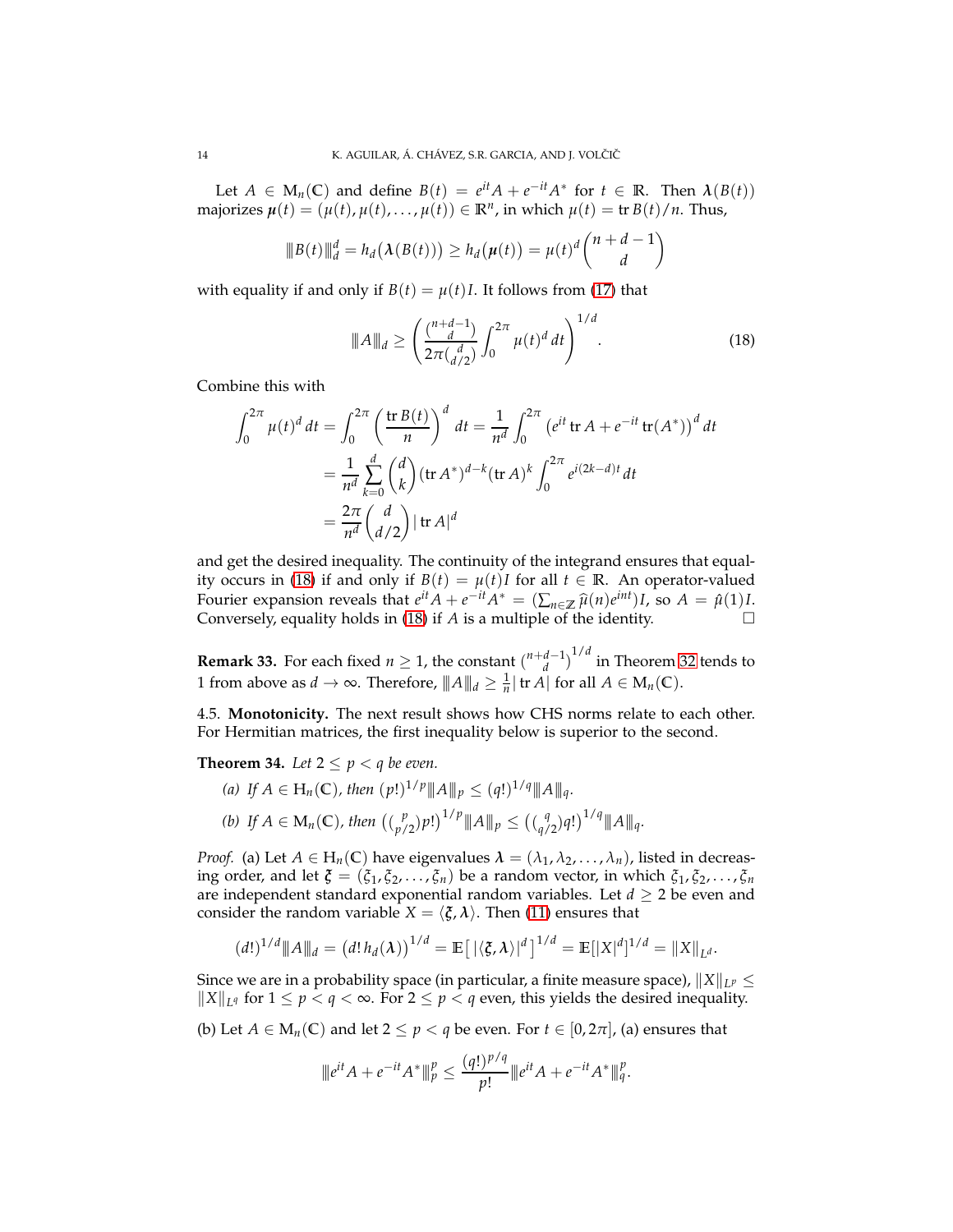Consider  $f(t) = ||e^{it}A + e^{-it}A^*||_q$  as an element of  $L^p[0, 2\pi]$ . Hölder's inequality and [\(17\)](#page-9-2) imply the desired inequality:

$$
\|A\|_{p} = \left(\frac{1}{2\pi(\frac{p}{p/2})}\int_{0}^{2\pi} \|e^{it}A + e^{-it}A^*\|_{p}^{p} dt\right)^{1/p}
$$
\n
$$
\leq \left(\frac{1}{2\pi(\frac{p}{p/2})}\right)^{1/p} \left(\frac{(q!)^{p/q}}{p!} \int_{0}^{2\pi} \|e^{it}A + e^{-it}A^*\|_{q}^{p} dt\right)^{1/p}
$$
\n
$$
\leq \frac{(q!)^{1/q}}{(p!)^{1/p}} \left(\frac{1}{2\pi(\frac{p}{p/2})}\right)^{1/p} \|f\|_{L^{p}} \leq \frac{(q!)^{1/q}}{(p!)^{1/p}} \left(\frac{1}{2\pi(\frac{p}{p/2})}\right)^{1/p} (2\pi)^{\frac{1}{p} - \frac{1}{q}} \|f\|_{L^{q}}
$$
\n
$$
\leq \frac{(q!)^{1/q}}{(p!)^{1/p}} \left(\frac{1}{2\pi(\frac{p}{p/2})}\right)^{1/p} (2\pi)^{\frac{1}{p} - \frac{1}{q}} \left(\int_{0}^{2\pi} \|e^{it}A + e^{-it}A^*\|_{q}^{q} dt\right)^{1/q}
$$
\n
$$
= \frac{(q!)^{1/q}}{(p!)^{1/p}} \left(\frac{1}{(\frac{p}{p/2})}\right)^{1/p} (2\pi)^{-\frac{1}{q}} \left(2\pi\left(\frac{q}{q/2}\right)\right)^{1/q} \|A\|_{q}^{q}
$$
\n
$$
\leq \frac{((q/2)q!)^{1/q}}{((q/2)p!)^{1/p}} \|A\|_{q}^{q}.
$$

**Remark 35.** The previous result suggests that suitable constant multiples of the CHS norms may be preferable in some circumstances. However, the benefits appear to be outweighed by the cumbersome nature of these constants.

<span id="page-14-2"></span>**Remark 36.** For  $A, B \in M_n(\mathbb{C})$ ,

$$
2||AB||_2^2 = tr(AB) tr((AB)^*) + tr((AB)^*AB)
$$
  
\n
$$
\leq 2 tr(A^*A) tr(B^*B)
$$
  
\n
$$
\leq 2 (tr(A) tr(A^*) + tr(A^*A)) (tr(B) tr(B^*) + tr(B^*B))
$$
  
\n
$$
= 8||A||_2^2||B||_2^2,
$$

so  $2||\cdot||_2$  is submultiplicative. Actually, 2 is the smallest constant independent of *n* with this property, since

$$
J=\begin{bmatrix}0&1\\0&0\end{bmatrix}
$$

satisfies  $||JJ^*||_2 = 1 = 2||J||_2||J^*||_2$ .

<span id="page-14-0"></span>4.6. **Symmetric Tensor Powers.** Let V denote an *n*-dimensional **R**-inner product space with orthonormal basis  $v_1, v_2, \ldots, v_n$ . The *k*th *tensor power* of  $\mathcal V$  is the  $n^k$ dimensional **R**-inner product space V ⊗*k* spanned by the *simple tensors*

<span id="page-14-1"></span>
$$
v_{i_1} \otimes v_{i_2} \otimes \cdots \otimes v_{i_k}, \qquad (19)
$$

with these simple tensors forming an orthonormal basis of V ⊗*k* . An operator  $A: \mathcal{V} \to \mathcal{V}$  lifts to an operator on  $\mathcal{V}^{\otimes k}$  as follows. Define

$$
A^{\otimes k}(\bm{v}_{i_1}\otimes \bm{v}_{i_2}\otimes \cdots \otimes \bm{v}_{i_k})=A\bm{v}_{i_1}\otimes A\bm{v}_{i_2}\otimes \cdots \otimes A\bm{v}_{i_k}
$$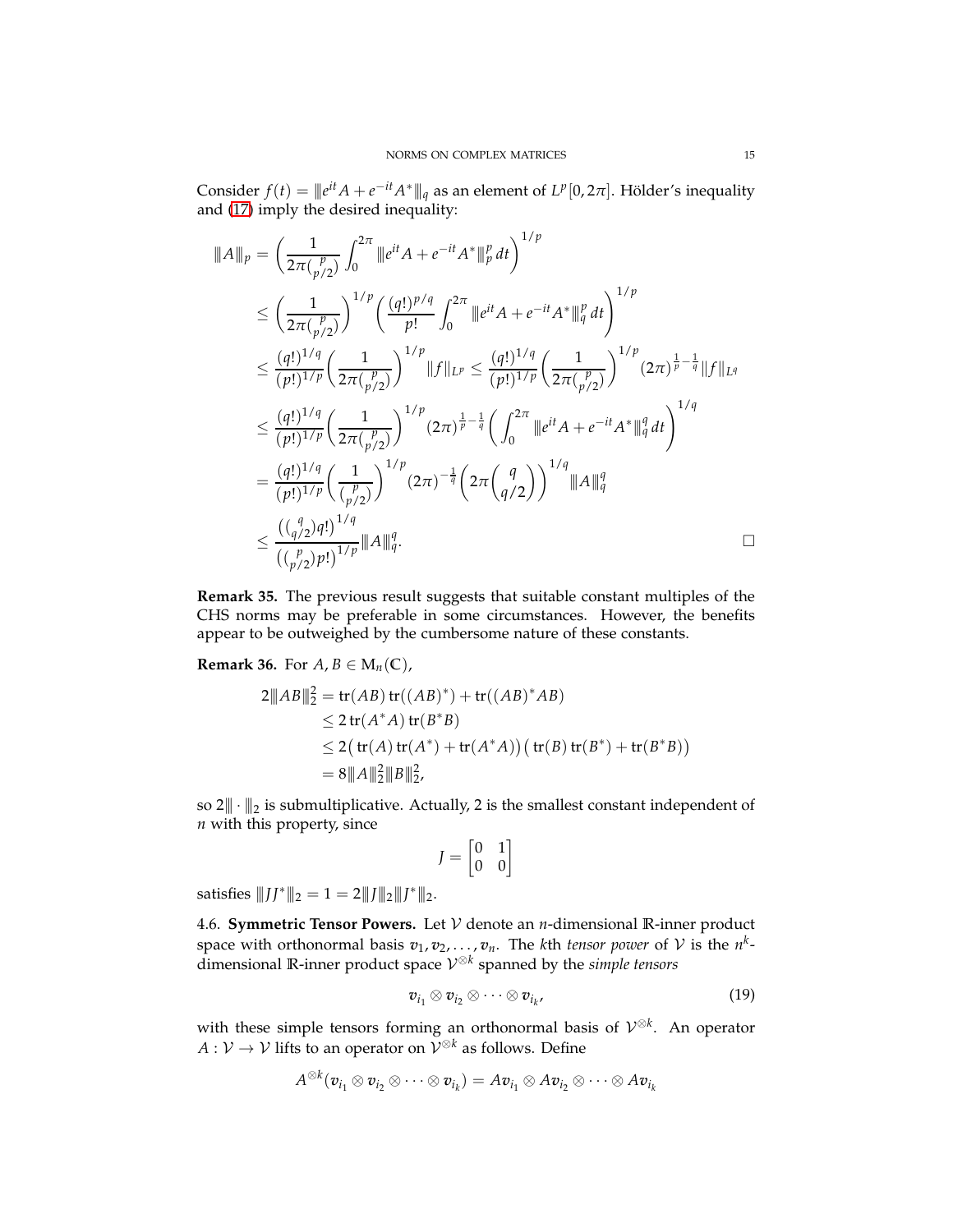and use the linearity of *A* and  $\otimes$  to write this in terms of the basis vectors [\(19\)](#page-14-1). An important fact is that any orthonormal basis for  $V$  yields, via [\(19\)](#page-14-1), an orthonormal basis for  $\mathcal{V}^{\otimes k}$ .

The *k*th *symmetric tensor power* of  $V$  is the  $\binom{n+k-1}{k}$ -dimensional vector space  $\text{Sym}_k \mathcal{V} \subset \mathcal{V}^{\otimes k}$  spanned by the *symmetric tensors*:

$$
\mathbf{v}_{i_1}\odot\mathbf{v}_{i_2}\odot\cdots\odot\mathbf{v}_{i_k}=\frac{1}{k!}\sum_{\sigma\in S_k}\mathbf{v}_{\sigma(i_1)}\otimes\mathbf{v}_{\sigma(i_2)}\otimes\cdots\otimes\mathbf{v}_{\sigma(i_k)},
$$

where  $S_k$  denotes the symmetric group on  $k$  letters. Let  $A^{\text{Sym}_k}$  denote the restriction  $A^{\otimes k}|_{\text{Sym}_k}$   $\mathcal{V}}$ .

**Proposition 37.** *If d*  $\geq$  2 *is even and*  $A \in H_n(\mathbb{C})$ *, then* 

$$
\|A\|_d^d = \text{tr}(A^{\text{Sym}_d}).
$$

*Proof.* Let  $A: V \to V$  be selfadjoint with eigenvalues  $\lambda_1, \lambda_2, \ldots, \lambda_n$  and corresponding orthonormal eigenbasis  $v_1, v_2, \ldots, v_n$ . Then  $v_{i_1} \odot v_{i_2} \odot \cdots \odot v_{i_k}$  is an eigenvector of  $A^{Sym_k}$  with eigenvalue  $\lambda_{i_1}\lambda_{i_2}\cdots\lambda_{i_k}$ . Sum over these  $\binom{n+k-1}{k}$  eigenvectors and conclude that  $tr(A^{Sym_k}) = h_k(\lambda_1, \lambda_2, ..., \lambda_n)$ .

If *A* is the adjacency matrix of a graph Γ, then |||*A*|||*<sup>d</sup>* concerns the *d*th symmetric tensor power of Γ, a weighted graph obtained from Γ in a straightforward (but tedious) manner by computing the matrix representation of *A* Sym*<sup>d</sup>* with respect to the normalization of the orthogonal basis of symmetrized tensors.

4.7. **Equivalence constants.** Any two norms on a finite-dimensional vector space are equivalent. Thus, each norm  $\|\cdot\|_d$  on  $H_n(\mathbb{C})$  (with  $d \geq 2$  even) is equivalent to the operator norm  $\|\cdot\|_{\text{op}}$ . We compute admissible equivalence constants below.

<span id="page-15-0"></span>**Theorem 38.** *For*  $A \in H_n(\mathbb{C})$  *and even*  $d \geq 2$ *,* 

$$
\left(\frac{1}{2^{\frac{d}{2}}(\frac{d}{2})!}\right)^{1/d} \|A\|_{\text{op}} \leq \|A\|_{d} \leq \left(\frac{n+d-1}{d}\right)^{1/d} \|A\|_{\text{op}}
$$

*The upper inequality is sharp if and only if A is a multiple of the identity.*

*Proof.* For  $A \in H_n(\mathbb{C})$  and even  $d \geq 2$ , the triangle inequality yields

$$
\|A\|_{d}^{d} = h_{d}(\lambda_{1}(A), \lambda_{2}(A), ..., \lambda_{n}(A))
$$
  
\n
$$
= |h_{d}(\lambda_{1}(A), \lambda_{2}(A), ..., \lambda_{n}(A))|
$$
  
\n
$$
\leq h_{d}(|\lambda_{1}(A)|, |\lambda_{2}(A)|, ..., |\lambda_{n}(A)|)
$$
  
\n
$$
\leq h_{d}(\|A\|_{\text{op}}, \|A\|_{\text{op}}, ..., \|A\|_{\text{op}})
$$
  
\n
$$
= \|A\|_{\text{op}}^{d} h_{d}(1, 1, ..., 1)
$$
  
\n
$$
= \|A\|_{\text{op}}^{d} {n + d - 1 \choose d}.
$$

Equality occurs if and only if  $\lambda_i(A) = |\lambda_i(A)| = ||A||_{op}$  for  $1 \leq i \leq n$ ; that is, if and only if *A* is a multiple of the identity.

Hunter [\[11\]](#page-17-0) established that

$$
h_{2p}(x) \ge \frac{1}{2^p p!} ||x||^{2p},
$$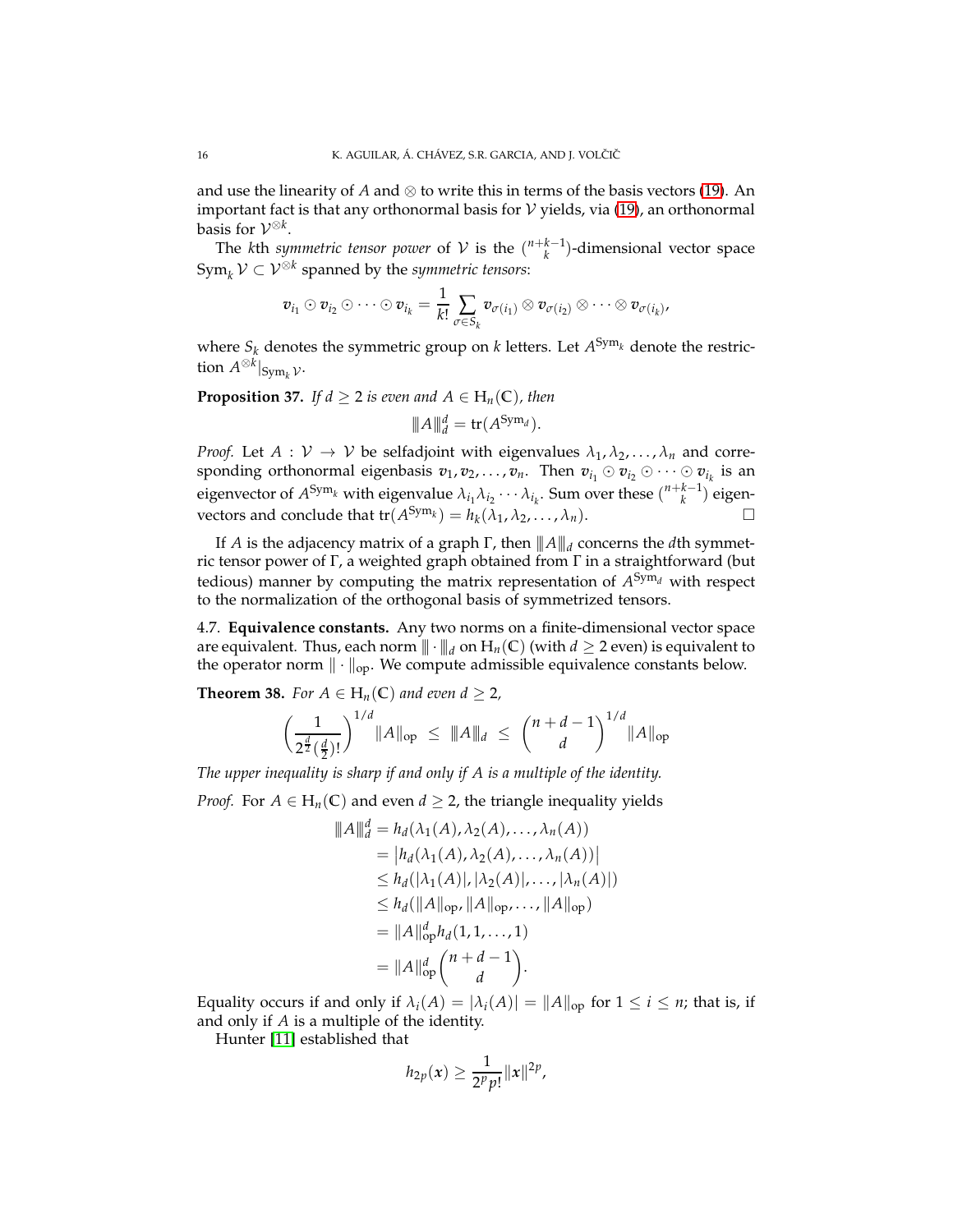in which  $\Vert x \Vert$  denotes the Euclidean norm of  $x \in \mathbb{R}^n$ . Let  $d = 2p$  and conclude

$$
|\!|\!| A |\!|\!|_{d} \geq \left(\frac{1}{2^{\frac{d}{2}}(\frac{d}{2})!}\right)^{1/d} |\!| A |\!|_{F} \geq \left(\frac{1}{2^{\frac{d}{2}}(\frac{d}{2})!}\right)^{1/d} |\!| A |\!|_{\text{op}},
$$

in which  $||A||_F$  denotes the Frobenius norm of *A* ∈ H<sub>*n*</sub>(**C**).  $□$ 

**Remark 39.** For  $A \in M_n(\mathbb{C})$ , we may apply the upper bound in Theorem [38](#page-15-0) to  $e^{it}A + e^{-it}A^*$  and use [\(15\)](#page-7-3) to deduce that

$$
\|A\|_d \le \left(\frac{\binom{n+d-1}{d}}{2\pi \binom{d}{d/2}} \int_0^{2\pi} \|e^{it} A + e^{-it} A^*\|_{\text{op}}^d dt\right)^{1/d} \le 2 \left(\frac{\binom{n+d-1}{d}}{\binom{d}{d/2}}\right)^{1/d} \|A\|_{\text{op}}.
$$

**Remark 40.** Hunter's lower bound was improved by Baston [\[3\]](#page-17-2), who proved that

$$
h_{2p}(x) \geq \frac{1}{2^p p!} \left(\sum_{i=1}^n x_i^2\right)^p + \lambda_p \left(\sum_{i=1}^n x_i\right)^{2p}
$$

for  $x = (x_1, x_2, \ldots, x_n) \in \mathbb{R}^n$ , where

$$
\lambda_p = \frac{1}{n^p} \left( \binom{n+2p-1}{2p} \frac{1}{n^p} - \frac{1}{2^p p!} \right) > 0.
$$

<span id="page-16-0"></span>Equality holds if and only if  $p = 1$  or  $p \ge 2$  and all the  $x_i$  are equal. However, Baston's result does not appear to yield a significant improvement in the lower bound of Theorem [38.](#page-15-0)

## 5. Open Questions and Remarks

The answers to the following questions have eluded us.

**Problem 1.** What are the best constants  $c_d$ , independent of n, such that  $c_d$ ,  $\|\cdot\|_d$  is *submultiplicative? Do such constants exists? See Remark [36.](#page-14-2)*

**Problem 2.** *What is the best complexified version of Theorem [38?](#page-15-0) Can the upper bound be improved (the estimate*  $\|e^{it}A + e^{-it}A^*\|_{\text{op}} \leq 2\|A\|_{\text{op}}$  seems wasteful on average)? *Can we get a sharp lower bound?*

**Problem 3.** *If one uses* [\(7\)](#page-3-0) *to evaluate*  $||A||_d^d$ , *there are many repeated terms. For example,*  $(\text{tr } A^*A)(\text{tr } A)(\text{tr } A^*) = (\text{tr } AA^*)(\text{tr } \tilde{A^*})(\text{tr } A)$  because of the cyclic invariance of *the trace and the commutativity of multiplication. If one chooses a single representative for each such class of expressions and simplifies, one gets expressions such as* [\(8\)](#page-3-2) *and* [\(9\)](#page-3-3)*. Is there a combinatorial interpretation of the resulting coefficients?*

For motivation, the reader is invited to consider

$$
\|A\|_{6}^{6} = \frac{1}{720} \Big( (\text{tr } A)^{3} \text{ tr}(A^{*})^{3} + 3 \text{ tr}(A) \text{ tr}(A^{*})^{3} \text{ tr}(A^{2})
$$
  
+ 9( $\text{tr } A$ )<sup>2</sup> tr(A^{\*})^{2} tr(A^{\*}A) + 9 \text{ tr}(A^{\*})^{2} tr(A^{2}) tr(A^{\*}A)  
+ 18 \text{ tr}(A) tr(A^{\*}) tr(A^{\*}A)^{2} + 6 \text{ tr}(A^{\*}A)^{3} + 3 (\text{tr } A)^{3} tr(A^{\*}) tr(A^{\*}A)  
+ 9 \text{ tr}(A) tr(A^{\*}) tr(A^{2}) tr(A^{\*2}) + 9 (\text{tr } A)^{2} tr(A^{\*}A) tr(A^{\*2})  
+ 9 \text{ tr}(A^{2}) tr(A^{\*}A) tr(A^{\*2}) + 2 \text{ tr}(A^{\*})^{3} tr(A^{3})  
+ 6 \text{ tr}(A^{\*}) tr(A^{\*2}) tr(A^{3}) + 18 \text{ tr}(A) tr(A^{\*})^{2} tr(A^{\*}A^{2})  
+ 36 \text{ tr}(A^{\*}) tr(A^{\*}A) tr(A^{\*}A^{2}) + 18 \text{ tr}(A) tr(A^{\*2}) tr(A^{\*}A^{2})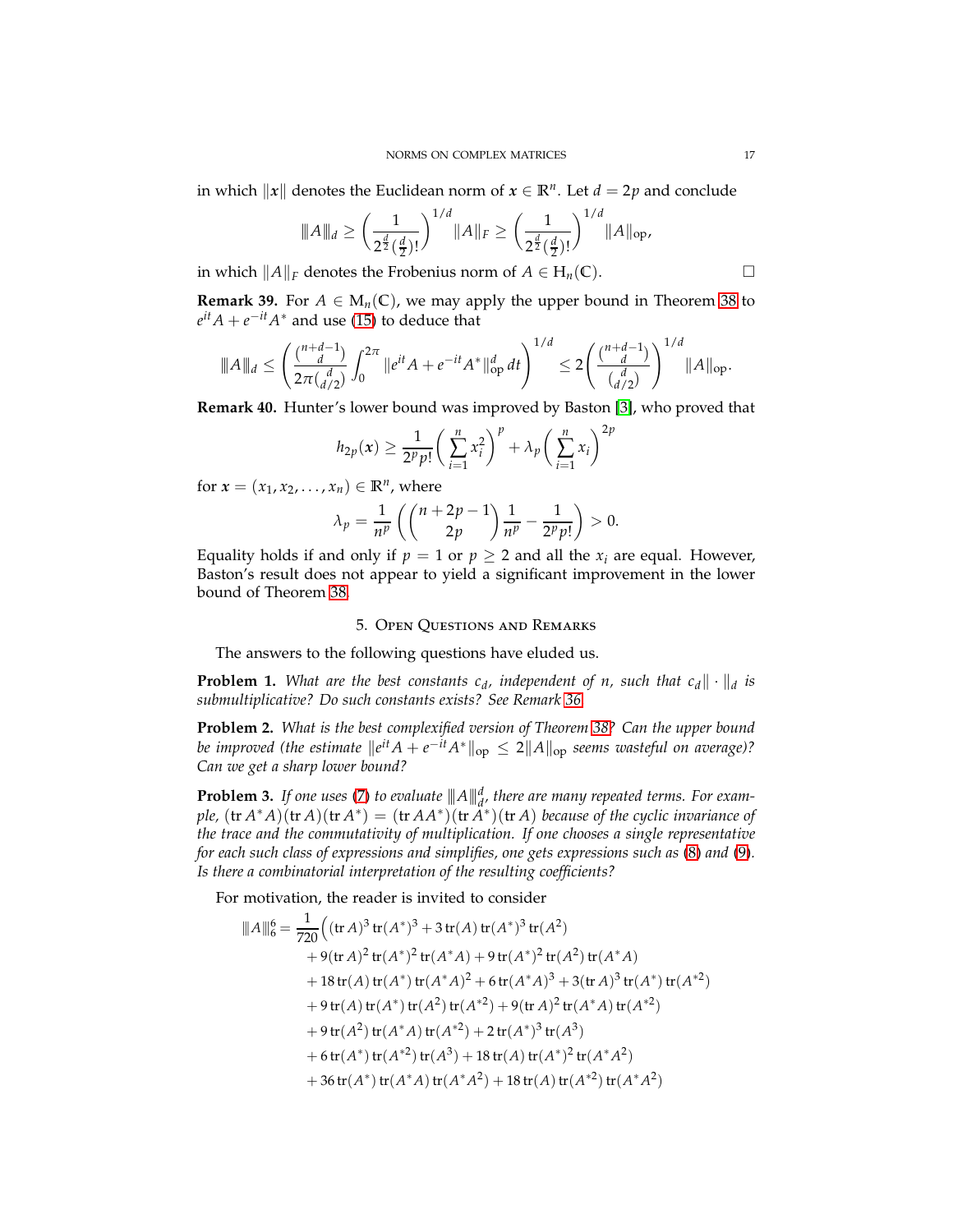+ 18(tr *A*) 2 tr(*A* ∗ )tr(*A* <sup>∗</sup>2*A*) + 18 tr(*A* ∗ )tr(*A* 2 )tr(*A* <sup>∗</sup>2*A*) + 36 tr(*A*)tr(*A* <sup>∗</sup>*A*)tr(*A* <sup>∗</sup>2*A*) + 36 tr(*A* ∗*A* 2 )tr(*A* <sup>∗</sup>2*A*) + 2(tr *A*) 3 tr(*A* ∗3 ) + 6 tr(*A*)tr(*A* 2 )tr(*A* ∗3 ) + 4 tr(*A* 3 )tr(*A* ∗3 ) + 18 tr(*A* ∗ ) 2 tr(*A* ∗*A* 3 ) + 18 tr(*A* ∗2 )tr(*A* ∗*A* 3 ) + 18 tr(*A*)tr(*A* ∗ )tr(*A* <sup>∗</sup>*AA*∗*A*) + 18 tr(*A* <sup>∗</sup>*A*)tr(*A* <sup>∗</sup>*AA*∗*A*) + 36 tr(*A*)tr(*A* ∗ )tr(*A* <sup>∗</sup>2*A* 2 ) + 36 tr(*A* <sup>∗</sup>*A*)tr(*A* <sup>∗</sup>2*A* 2 ) + 18(tr *A*) 2 tr(*A* <sup>∗</sup>3*A*) + 18 tr(*A* 2 )tr(*A* <sup>∗</sup>3*A*) + 36 tr(*A* ∗ )tr(*A* <sup>∗</sup>*AA*∗*A* 2 ) + 36 tr(*A* ∗ )tr(*A* <sup>∗</sup>2*A* 3 ) + 36 tr(*A*)tr(*A* <sup>∗</sup>2*AA*∗*A*) + 36 tr(*A*)tr(*A* <sup>∗</sup>3*A* 2 ) + 12 tr(*A* <sup>∗</sup>*AA*∗*AA*∗*A*) + 36 tr(*A* <sup>∗</sup>2*A* 2*A* <sup>∗</sup>*A*) + 36 tr(*A* <sup>∗</sup>2*AA*∗*A* 2 ) + 36 tr(*A* <sup>∗</sup>3*A* 3 ) .

**Remark 41.** The recent paper of Issa, Mourad, and Abbas [\[12\]](#page-17-11) contains results similar to ours, but obtained with different techniques. However, their paper deals with symmetric gauge functions and hence invokes positivity assumptions that we have eschewed. Remarkably, these papers were written independently and nearly simultaneously: our paper appeared on the arXiv on 3 June 2021, whereas the preprint of [\[12\]](#page-17-11) appeared on 7 June 2021.

#### **REFERENCES**

- <span id="page-17-6"></span>[1] Amir Ali Ahmadi, Etienne de Klerk, and Georgina Hall, *Polynomial norms*, <https://arxiv.org/abs/1704.07462>.
- <span id="page-17-1"></span>[2] A. I. Barvinok, *Low rank approximations of symmetric polynomials and asymptotic counting of contingency tables*, <https://arxiv.org/abs/math/0503170>.
- <span id="page-17-2"></span>[3] V. J. Baston, *Two inequalities for the complete symmetric functions*, Math. Proc. Cambridge Philos. Soc. **84** (1978), no. 1, 1–3. MR 485422
- <span id="page-17-8"></span>[4] Patrick Billingsley, *Probability and measure*, Wiley Series in Probability and Statistics, John Wiley & Sons, Inc., Hoboken, NJ, 2012, Anniversary edition [of MR1324786], With a foreword by Steve Lalley and a brief biography of Billingsley by Steve Koppes. MR 2893652
- <span id="page-17-3"></span>[5] Albrecht Böttcher, Stephan Ramon Garcia, Mohamed Omar, and Christopher O'Neill, *Weighted means of B-splines, positivity of divided differences, and complete homogeneous symmetric polynomials*, Linear Algebra Appl. **608** (2021), 68–83. MR 4140644
- <span id="page-17-9"></span>[6] Eduardo Marques de Sá, *Exposed faces and duality for symmetric and unitarily invariant norms*, vol. 197/198, 1994, Second Conference of the International Linear Algebra Society (ILAS) (Lisbon, 1992), pp. 429–450. MR 1275626
- <span id="page-17-4"></span>[7] Stephan Ramon Garcia, Mohamed Omar, Christopher O'Neill, and Samuel Yih, *Factorization length distribution for affine semigroups II: asymptotic behavior for numerical semigroups with arbitrarily many generators*, J. Combin. Theory Ser. A **178** (2021), 105358, 34. MR 4175889
- <span id="page-17-10"></span>[8] G. H. Hardy, J. E. Littlewood, and G. Pólya, *Inequalities*, Cambridge Mathematical Library, Cambridge University Press, Cambridge, 1988, Reprint of the 1952 edition. MR 944909
- <span id="page-17-7"></span>[9] J. William Helton and Victor Vinnikov, *Linear matrix inequality representation of sets*, Comm. Pure Appl. Math. **60** (2007), no. 5, 654–674. MR 2292953
- <span id="page-17-5"></span>[10] Alfred Horn, *Eigenvalues of sums of Hermitian matrices*, Pacific J. Math. **12** (1962), 225–241. MR 140521
- <span id="page-17-0"></span>[11] D. B. Hunter, *The positive-definiteness of the complete symmetric functions of even order*, Math. Proc. Cambridge Philos. Soc. **82** (1977), no. 2, 255–258. MR 450079
- <span id="page-17-11"></span>[12] Hassan A. Issa, Bassam Mourad, and Hassane Abbas, *New applications to invariant matrix norms and combinatorics of an integral representation of natural powers of the numerical values*, Banach J. Math. Anal. **15** (2021), no. 4, Paper No. 68, 26. MR 4320503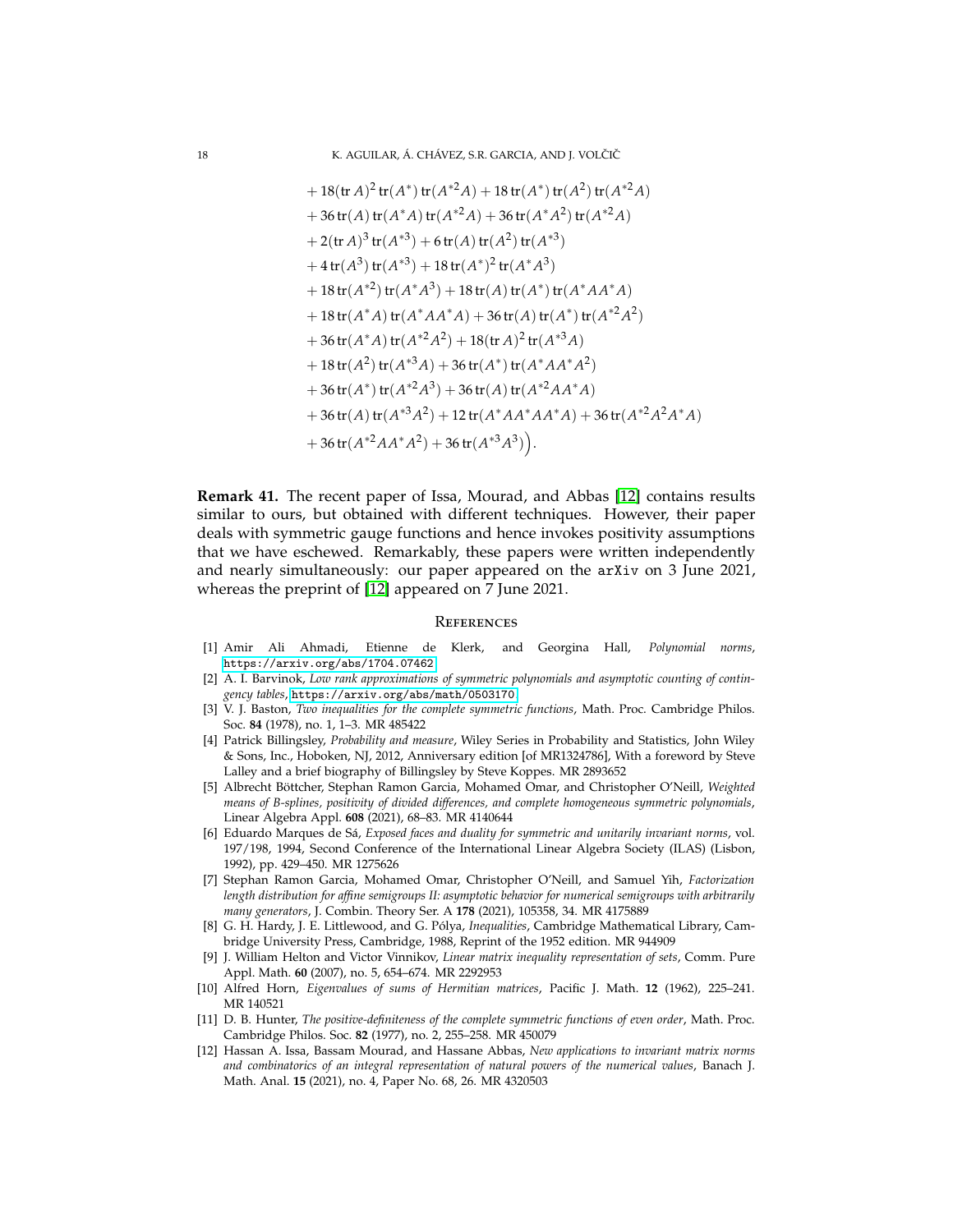- <span id="page-18-23"></span><span id="page-18-17"></span>[13] P. Jordan and J. Von Neumann, *On inner products in linear, metric spaces*, Ann. of Math. (2) **36** (1935), no. 3, 719–723. MR 1503247
- [14] Apoorva Khare and Terence Tao, *On the sign patterns of entrywise positivity preservers in fixed dimension*, Amer. J. Math. **143** (2021), no. 6, 1863–1929. MR 4349135
- <span id="page-18-21"></span>[15] Igor Klep, Špela Špenko, and Jurij Volˇciˇc, *Positive trace polynomials and the universal Procesi-Schacher conjecture*, Proc. Lond. Math. Soc. (3) **117** (2018), no. 6, 1101–1134. MR 3893175
- <span id="page-18-3"></span>[16] Alexander A. Klyachko, *Stable bundles, representation theory and Hermitian operators*, Selecta Math. (N.S.) **4** (1998), no. 3, 419–445. MR 1654578
- <span id="page-18-4"></span>[17] Allen Knutson and Terence Tao, *The honeycomb model of* GL*n*(**C**) *tensor products. I. Proof of the saturation conjecture*, J. Amer. Math. Soc. **12** (1999), no. 4, 1055–1090. MR 1671451
- <span id="page-18-8"></span><span id="page-18-5"></span>[18] A. S. Lewis, *Convex analysis on the Hermitian matrices*, SIAM J. Optim. **6** (1996), no. 1, 164–177. MR 1377729
- <span id="page-18-10"></span>[19] , *Group invariance and convex matrix analysis*, SIAM J. Matrix Anal. Appl. **17** (1996), no. 4, 927–949. MR 1410709
- [20] M. Marcus, *An eigenvalue inequality for the product of normal matrices*, Amer. Math. Monthly **63** (1956), 173–174. MR 75920
- <span id="page-18-11"></span>[21] Albert W. Marshall, Ingram Olkin, and Barry C. Arnold, *Inequalities: theory of majorization and its applications*, second ed., Springer Series in Statistics, Springer, New York, 2011. MR 2759813
- <span id="page-18-18"></span>[22] J. B. McLeod, *On four inequalities in symmetric functions*, Proc. Edinburgh Math. Soc. **11** (1958/1959), 211–219. MR 0112935
- <span id="page-18-20"></span><span id="page-18-12"></span>[23] Leon Mirsky, *On the trace of matrix products*, Math. Nachr. **20** (1959), 171–174. MR 125851
- [24] Gustavo A. Muñoz, Yannis Sarantopoulos, and Andrew Tonge, *Complexifications of real Banach spaces, polynomials and multilinear maps*, Studia Math. **134** (1999), no. 1, 1–33. MR 1688213
- <span id="page-18-14"></span>[25] Franz Rendl and Henry Wolkowicz, *Applications of parametric programming and eigenvalue maximization to the quadratic assignment problem*, Math. Programming **53** (1992), no. 1, Ser. A, 63–78. MR 1151765
- <span id="page-18-6"></span>[26] James Renegar, *Hyperbolic programs, and their derivative relaxations*, Found. Comput. Math. **6** (2006), no. 1, 59–79. MR 2198215
- <span id="page-18-13"></span><span id="page-18-1"></span>[27] Hans Richter, *Zur Abschätzung von Matrizennormen*, Math. Nachr. **18** (1958), 178–187. MR 111758
- [28] Ionel Rovența and Laurențiu Emanuel Temereancă, A note on the positivity of the even degree com*plete homogeneous symmetric polynomials*, Mediterr. J. Math. **16** (2019), no. 1, Paper No. 1, 16. MR 3887204
- <span id="page-18-22"></span>[29] Raymond Séroul, *Programming for mathematicians*, Universitext, Springer-Verlag, Berlin, 2000, Translated from the 1995 French original by Donal O'Shea. MR 1740388
- <span id="page-18-16"></span>[30] Suvrit Sra, *New concavity and convexity results for symmetric polynomials and their ratios*, Linear Multilinear Algebra **68** (2020), no. 5, 1031–1038. MR 4121426
- <span id="page-18-0"></span>[31] Richard P. Stanley, *Enumerative combinatorics. Vol. 2*, Cambridge Studies in Advanced Mathematics, vol. 62, Cambridge University Press, Cambridge, 1999, With a foreword by Gian-Carlo Rota and appendix 1 by Sergey Fomin. MR 1676282
- <span id="page-18-2"></span>[32] Terence Tao, *Schur convexity and positive definiteness of the even degree complete homogeneous symmetric polynomials*, <https://terrytao.wordpress.com/2017/08/06/>.
- <span id="page-18-15"></span>[33] C. M. Theobald, *An inequality for the trace of the product of two symmetric matrices*, Math. Proc. Cambridge Philos. Soc. **77** (1975), 265–267. MR 414593
- <span id="page-18-9"></span>[34] John von Neumann, *"Some matrix inequalities" in Collected Works. Vol. IV: Continuous geometry and other topics*, Pergamon Press, Oxford-London-New York-Paris, 1962, General editor: A. H. Taub. MR 0157874
- <span id="page-18-7"></span>[35] David G. Wagner, *Multivariate stable polynomials: theory and applications*, Bull. Amer. Math. Soc. (N.S.) **48** (2011), no. 1, 53–84. MR 2738906
- <span id="page-18-19"></span>[36] J. N. Whiteley, *Some inequalities concerning symmetric forms*, Mathematika **5** (1958), 49–57. MR 95233